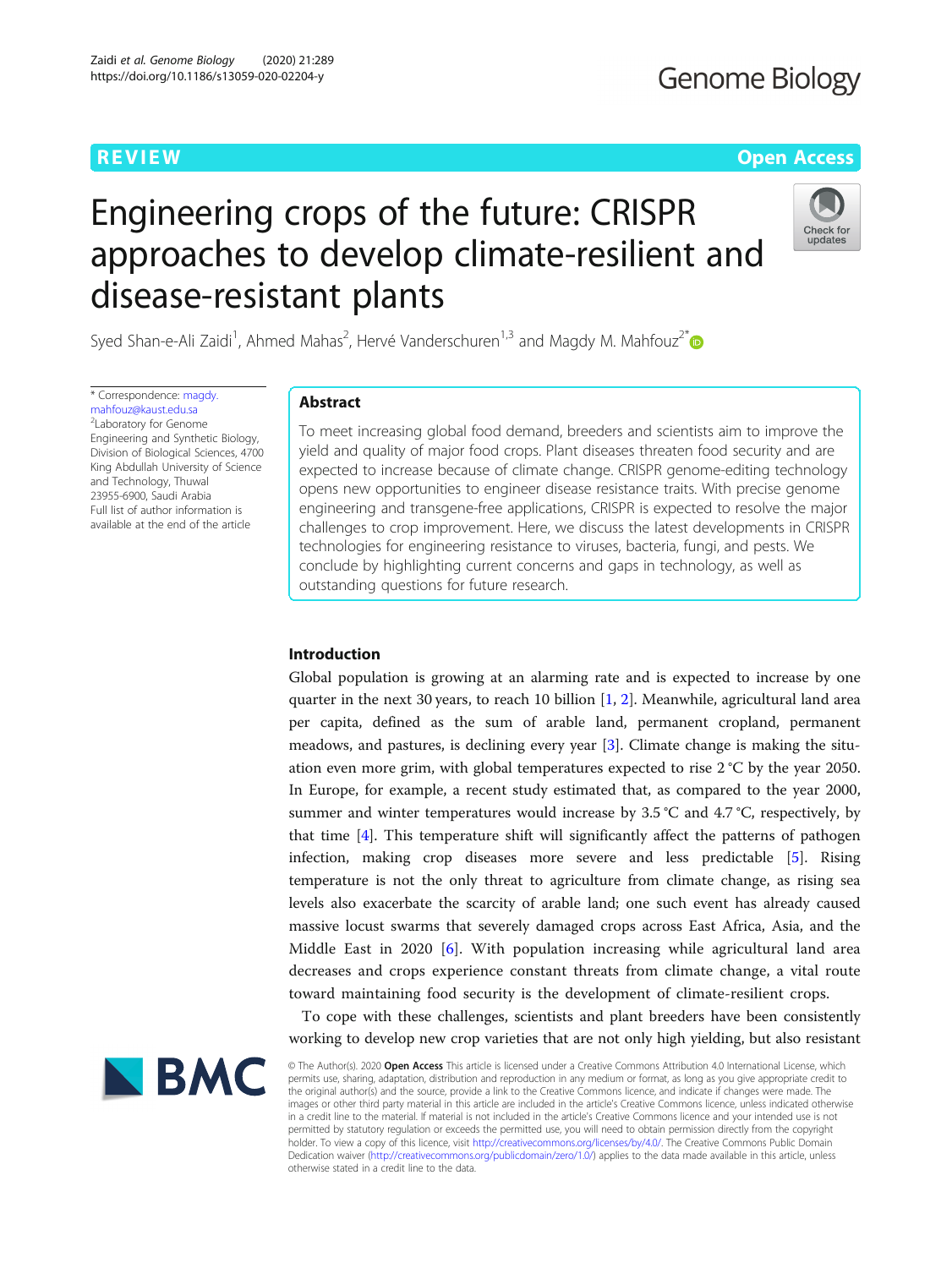to relevant abiotic stresses such as drought, salinity, and flooding, and biotic stresses such as insects and pathogens. As a result, the average crop yield per hectare of agricultural land has increased significantly since the Green Revolution of the 1950s and 1960s [[3,](#page-15-0) [7\]](#page-15-0). The developing world has witnessed an extraordinary period of growth in food crop productivity during the past few decades, despite increasing land scarcity and rising land values. While populations more than doubled, cereal crop production tripled during this period, with only a 30% increase in the area of land under cultivation. This pattern underscores the importance of improved crop varieties in meeting rising food demands in the past. It must be noted here that the productivity boost during the Green Revolution was due not only to improved crop varieties but also to strong investment in crop research, infrastructure, and market development and appropriate policy support, highlighting the importance of these processes for the future [\[7](#page-15-0)]. Nevertheless, it can be concluded that improved food crop varieties will make it possible to address the challenges of food scarcity and mitigate the effect of climate change on agriculture.

#### Production of engineered crops via new plant breeding technologies

Crop varieties have conventionally been developed by farmers and crop breeders using basic techniques such as the selection of plants with desirable characteristic for propagation. Modern plant breeding techniques added marker-assisted selection and genetic modification to the crop improvement toolkit. These methods have been reviewed elsewhere  $[8, 9]$  $[8, 9]$  $[8, 9]$  $[8, 9]$ . Briefly, a genetically modified  $(GM)$  crop variety is developed by  $(1)$  identification of a piece of DNA that confers the trait of interest, for example, a gene responsible for virus resistance; (2) cloning of the DNA into the carrier or vector plasmid; (3) delivery of the DNA to the target plant; and (4) generation of modified plants with the desired trait, e.g., virus resistance. GM crop production has been controversial mainly because of fear-based agricultural policies driven by limited public understanding, ineffective information sharing by scientists, and inaccurate portrayals by NGOs and anti-GM lobbyists [\[10](#page-15-0)]. Apart from social and economic concerns such as ownership, stewardship, product regulation, and market development, one major concern related to GM crops is the extensive use of certain agrochemicals (such as glyphosate) in conjunction with herbicide-tolerant GM crop varieties and the retention of antibiotic-resistance genes from the production pipeline in the GM variety. These concerns have led to the enactment of strict regulations for GM crops, which not only make the end products expensive but also slow the delivery of new varieties to farmers, making it more difficult for breeders to produce varieties suited to current threats to crops.

While society remains divided over the use of GM crops, new plant breeding technologies (NPBTs) have recently emerged as alternative approaches to speed up the introduction of improved traits. NPBTs include precision genome-modification platforms such as the clustered regularly interspaced short palindromic repeat (CRISPR)/ CRISPR-associated protein (Cas) and transcription activator-like effector nuclease (TALEN) methodologies [[11\]](#page-15-0). In addition to genome editing, NPBTs include technological advances that shorten the breeding cycles and accelerate crop research, such as speed breeding  $[12, 13]$  $[12, 13]$  $[12, 13]$  $[12, 13]$  $[12, 13]$  and next-generation genotyping  $[14]$  $[14]$  and phenotyping platforms [[15\]](#page-15-0). For some important crops that have a flowering behavior difficult for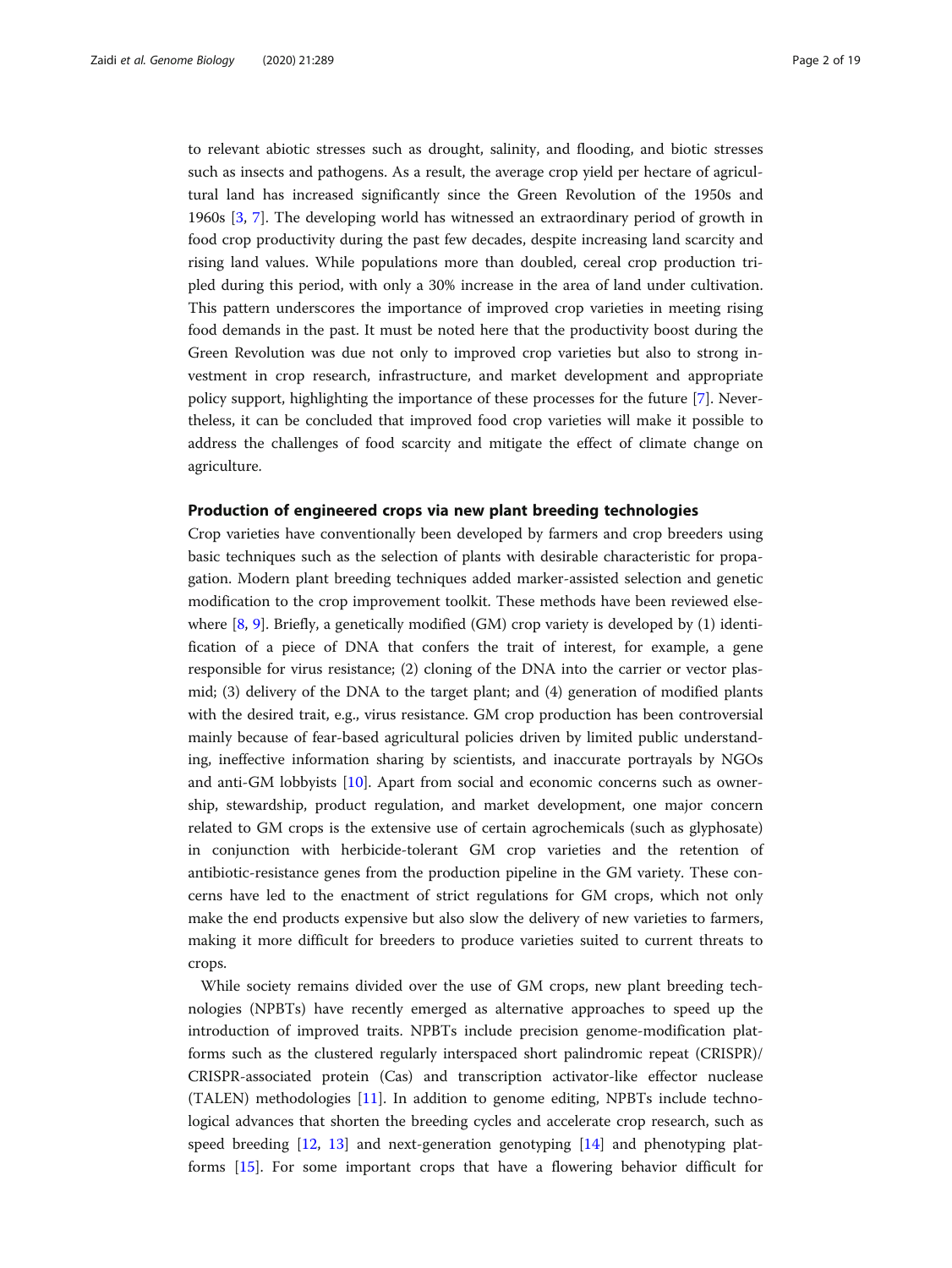breeding (such as cassava, Manihot esculenta) or are sterile (such as banana, Musa acuminata), genome editing provides an efficient and robust breeding approach, given the alternative breeding approaches are either significantly inefficient or not applicable [\[16\]](#page-15-0).

Genome-editing NPBTs differ from conventional GM methods in various ways. For example, TALENs and CRISPR-Cas can be used for precise genetic manipulation without introducing exogenous DNA such as antibiotic-resistant genes, thus eliminating the fear that foreign DNA may be present in the final product [\[17](#page-15-0)]. Whereas classical GM crop production requires the insertion of foreign DNA (transfer DNA, or T-DNA, from Agrobacterium species), some genome-editing protocols do not require T-DNA insertion, such as CRISPR via a ribonucleoprotein (RNP) complex or via virus-based DNA replicons to induce precisely targeted edits in the crop plant DNA [[18](#page-15-0)–[20](#page-15-0)]. Further elaborations of this methodology, including protoplast delivery of preassembled CRIS PR-Cas RNPs, transient expression of programmable nucleases through agroinfiltration, and site-specific integration of a CRISPR array in other chromosomal locations followed by removal via segregation, have paved the way toward developing transgenefree CRISPR plants [\[17,](#page-15-0) [21,](#page-15-0) [22\]](#page-15-0).

These recent developments in NPBTs make it possible for new food products to reach the market quickly at affordable prices. Recent examples of such products include browning-resistant mushrooms [[23](#page-15-0)], high-amylopectin waxy corn (Zea mays) [[24\]](#page-15-0), and false flax (Camelina sativa) with enhanced omega-3 oil [\[25](#page-15-0)]—all of which were developed using CRISPR and approved by the US Department of Agriculture (USDA) in record time. In summary, the latest developments in NPBTs make them excellent tools with which to produce the crops of the future, by making it possible to address concerns related to GM crops and because of their precision, robustness, and timely regulation.

#### CRISPR-mediated genome editing: the evolution of site-specific nucleases

Genome editing uses site-specific nucleases (SSNs), which can be designed to bind and cleave a specific nucleic acid sequence, introducing double-stranded breaks (DSBs) at or near the target site [\[26](#page-15-0)]. There are four major classes of SSNs: meganucleases, zincfinger nucleases (ZFNs), TALENs, and Cas proteins [\[26](#page-15-0), [27\]](#page-15-0). These SSNs have significant potential for plant breeding, as they provide multifaceted mechanisms to modulate host genome structure and function, including gene knock-out, knock-in, and stacking, targeted mutagenesis, and modulation of translation. SSNs offer significant economic advantages and save time compared to conventional plant breeding approaches, which can take up to 10 years for variety development [[28\]](#page-16-0).

Notably, the CRISPR/Cas system has emerged as the leading, ground-breaking SSN and, although its utility for plant genome editing was first demonstrated only in 2013 [[29](#page-16-0)–[31](#page-16-0)], its applications in plants have increased rapidly compared to other NPBTs. Research using CRISPR has introduced important agricultural traits including heat, cold, and herbicide tolerance; viral, bacterial, and fungal resistance; and increased grain size and weight into many economically important crops, such as rice (Oryza sativa), wheat (Triticum aestivum), maize (Z. mays), tomato (Solanum lycopersicum), potato (Solanum tuberosum), tobacco (Nicotiana tabacum), cotton (Gossypium spp.), soybean (Glycine max), and brassicas [\[28\]](#page-16-0). Importantly, several groups have recently accomplished those genome alterations using transgene-free systems.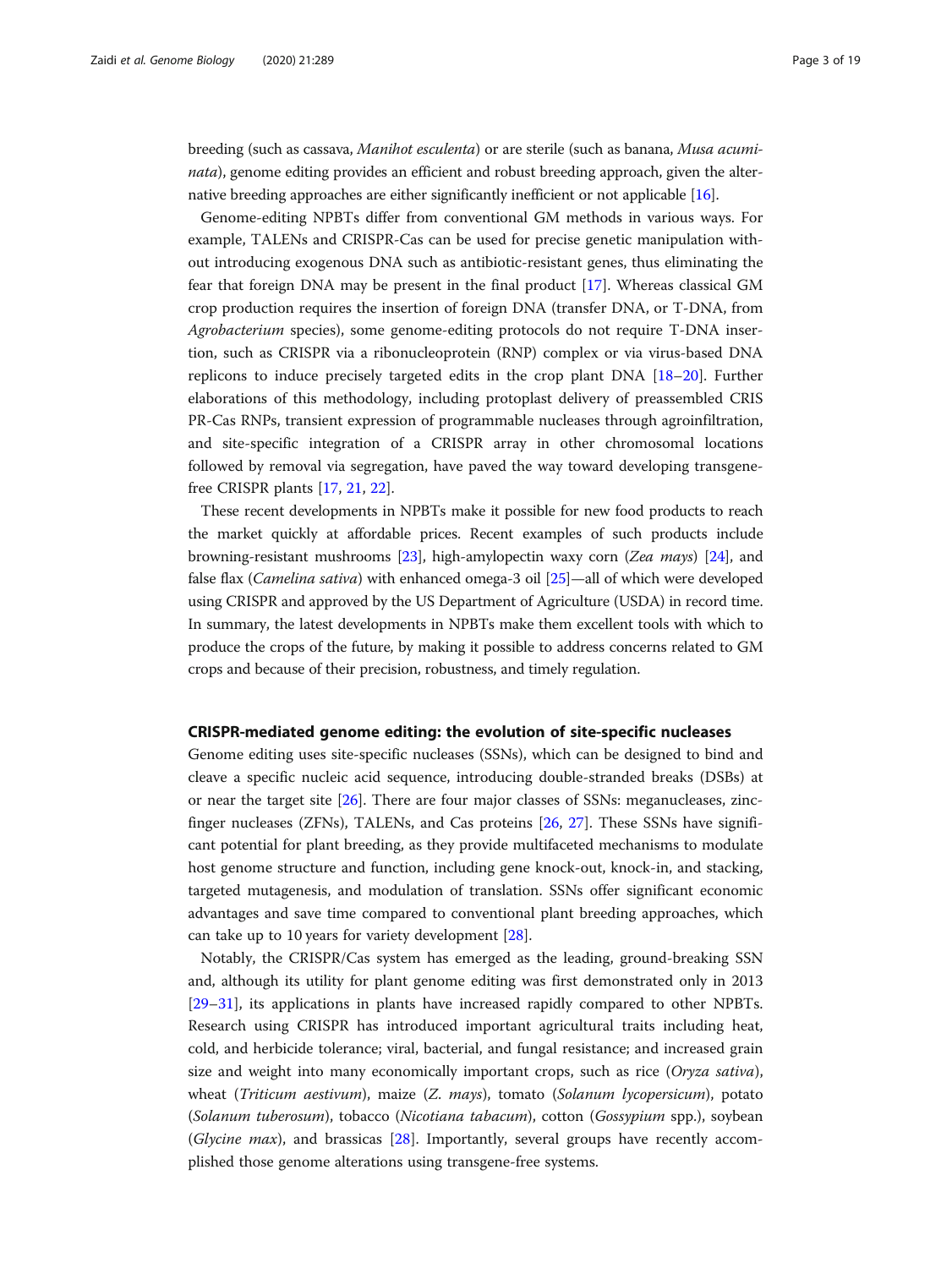The working principle of CRISPR-Cas9 has been well explained in several recent reviews [[28,](#page-16-0) [32\]](#page-16-0). Briefly, CRISPR-Cas9 is a type ΙΙ adaptive immune system, identified initially in Streptococcus pyogenes, that provides prokaryotes with defenses against invading phages [[33](#page-16-0)]. This system, the simplest CRISPR type, relies on the induction of site-specific DSBs in the DNA of the invading virus. These DSBs consequently induce a cellular DNA-repair mechanism either via non-homologous end-joining (NHEJ), which leads to imprecise repair, or via homology-directed repair (HDR), which leads to precise repair. Repair introduces insertions or deletions (indels) in the invader virus DNA and leads to a dysfunctional virus, providing natural defense to the bacteria against viruses.

In an engineered system, a CRISPR locus transcribes a short CRISPR RNA (crRNA) that hybridizes to a complementary sequence on the targeted genome (protospacer) adjacent to the protospacer-associated motif site (PAM). In the case of S. pyogenes, the PAM is a trinucleotide sequence, canonically 5′-NGG-3′, that is essential for Cas9 to selectively recognize and bind targeted viral DNA [[34\]](#page-16-0). Next, a trans-activating RNA (tracrRNA) binds the crRNA to process the mature guide RNA (gRNA) and pair up with the endonuclease Cas9 and RNase III to form the Cas9 complex. Once the gRNA binds the complementary target site, it guides the Cas9 nuclease to generate a DSB three nucleotides upstream of the PAM site on the target nucleic acid [\[35](#page-16-0)]. CRISPR-Cas9 thus has the potential to induce precise, site-specific genome editing through the delivery of synthetic single guide (sg) RNAs designed to guide Cas9-mediated cleavage at targeted sites [\[32\]](#page-16-0).

With the advances in CRISPR-Cas, substantial, ongoing work is using this technique to improve crops through metabolic engineering and regulation of host genes. Several new CRISPR systems, such as Cas12 [\[36\]](#page-16-0), Cas13a [[37,](#page-16-0) [38\]](#page-16-0), Cas13b [\[39\]](#page-16-0), and fCas9 [[40](#page-16-0)], are currently in the pipeline. These advances have led to the development of new genome-editing applications that include deactivated Cas9 (dCas9) [\[41](#page-16-0), [42\]](#page-16-0), RNAprocessing Cas9 (RCas9) [\[37](#page-16-0), [43\]](#page-16-0), and Cas9 fusion proteins such as Cas9-cytidine deaminase fusion [[44\]](#page-16-0), offering scientists a wide range of CRISPR-based applications.

#### Approaches to design disease-resistant plants with CRISPR technologies

Recent advances in CRISPR technology have enabled scientists to develop a broad range of CRISPR variants with different applications, including the modifications described above. In this section, we focus on the CRISPR applications that have been successfully used to engineer disease-resistant plants.

#### Gene disruption via indels in coding sequences

This is the most common application of the CRISPR-Cas9 system. It takes advantage of the error-prone behavior of the cellular NHEJ DNA-repair machinery. The result is an insertion or deletion (indel) of one or more nucleotides at the sgRNA-guided site, which introduces a frameshift mutation and disrupts gene production (Fig. [1](#page-4-0)). This technology has been used in several crops, including essential cereals such as rice and wheat, to introduce traits of interest [[28\]](#page-16-0). In the context of disease resistance, this technology has been used to engineer resistance by disrupting a plant susceptibility  $(S)$ gene, which alters the plant-pathogen interaction, leading to reduced pathogen fitness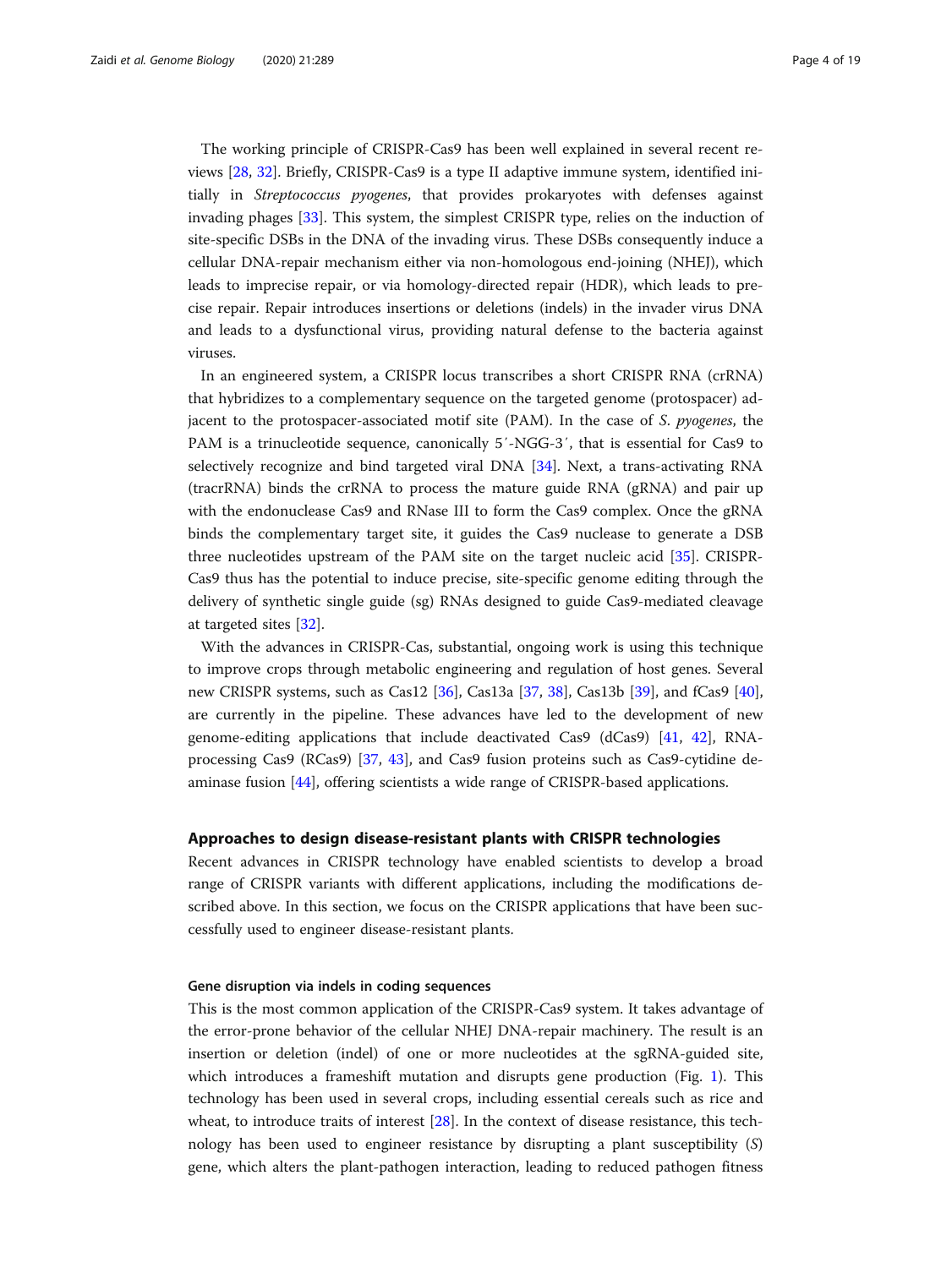<span id="page-4-0"></span>

on the host plant [\[45\]](#page-16-0). A remarkable example of this application was the use of CRIS PR-Cas9 to introduce indels affecting eukaryotic translation initiation factor 4E proteins (eIF4Es), which successfully induced resistance against multiple RNA viruses in Arabidopsis and cucumber (Cucumis sativus) [[46,](#page-16-0) [47\]](#page-16-0).

#### Gene disruption via indels in promoter regions

A similar approach can be used to introduce indels in the promoter region instead of the coding region of a plant gene. CRISPR-mediated promoter editing can be applied in two ways: to disrupt the promoter sequence, with the aim of blocking gene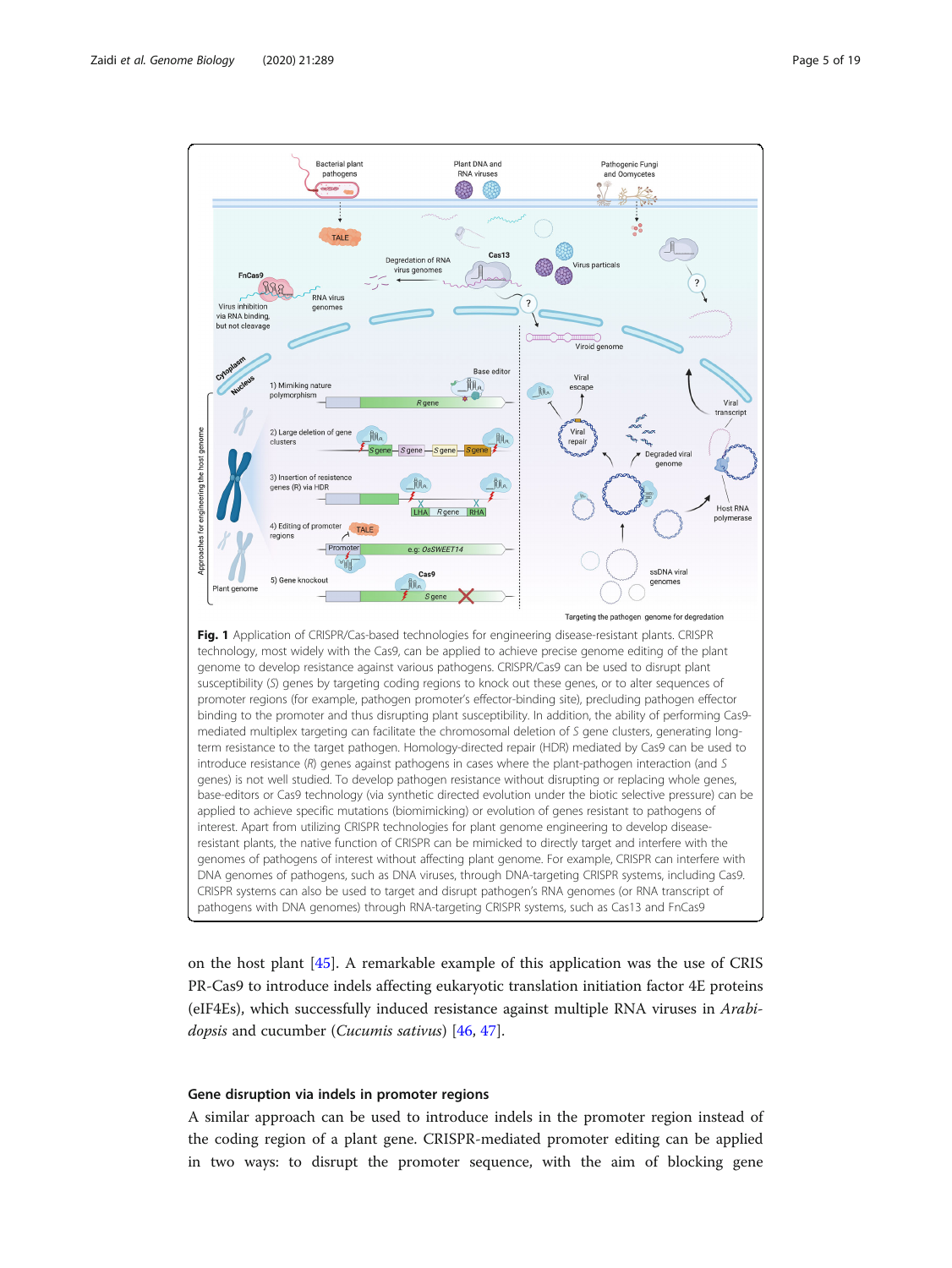expression entirely, or to disrupt an effector-binding site, with the aim of disrupting plant susceptibility by preventing a pathogen effector binding to the promoter. The latter approach has been used to modify the promoter of the rice sugar transporter gene OsSWEET14, breaking the connection with the effector from a bacterial blight pathogen and thus leading to blight resistance (Fig. [1](#page-4-0)) [[48](#page-16-0)–[51](#page-16-0)]. In addition to promoter editing, CRISPR has been demonstrated to alter the gene regulation by targeting upstream open reading frame (ORF) regions and editing cis-regulatory elements [[52](#page-16-0)].

#### Gene deletion via multiplex sgRNAs

In CRISPR systems, multiple sgRNAs can be used to introduce multiple DSBs at precise locations in the target genome. For instance, two sgRNAs binding before the start codon and after the stop codon of the gene of interest will produce DSBs at the respective locations. These DSBs then result in the removal of the DNA fragment containing the gene of interest, before the cellular repair NHEJ machinery repairs the DSBs. Because sgRNAs can be designed at any genomic region containing an appropriate PAM trinucleotide sequence, this approach can be and has been used to delete large chromosomal fragments as well as individual genes [\[53](#page-16-0), [54\]](#page-16-0). This is further facilitated by the development of a rationally designed Cas9, SpCas9-NG, that can recognize NG PAMs, a relaxed stringency compared with the typical NGG PAMs [[55\]](#page-16-0). In the context of engineered pathogen resistance, gene clusters make this approach particularly useful. In  $S$  gene clusters, where multiple  $S$  genes reside in adjacent chromosomal locations [[56\]](#page-16-0), deleting the chromosomal fragment is likely to generate long-term resistance to the target pathogen (Fig. [1](#page-4-0)).

#### Gene insertion via homology-directed repair

The aforementioned CRISPR techniques can be used to generate disease resistance through alteration of S gene(s). However, all plant proteins, including the products of S genes, are important and mostly multifunctional; disrupting these proteins thus comes with costs to plant health and/or productivity. There are alternate approaches, such as the aforementioned cis-regulatory element and promoter editing, to alter the gene expression instead of gene disruption, but it is often necessary to utilize resistance  $(R)$ genes against pathogens in cases where the plant-pathogen interaction is not well studied, and the S genes have not been extensively explored. In such cases, the CRISPR toolkit can be used for  $R$  gene insertion.

CRISPR-mediated gene insertion works via an alternative route that operates after Cas9 has produced the sgRNA-dictated DSB; this route utilizes the cellular HDR, rather than NHEJ, machinery. A delivery fragment, containing an  $R$  gene surrounded by sequence homologous to the DSB ends, is supplemented with Cas9 and the sgRNAs. This cassette guides the HDR-mediated insertion of the  $R$  gene between the two DSB sites (Fig. [1](#page-4-0)). This strategy has been used to introduce one or more genes at precise genomic locations [[57](#page-16-0)]. However, the efficiency of HDR in plants is very low [[58\]](#page-16-0), and although new strategies to improve this are under development, currently, this makes gene insertion in plants challenging to implement [[59\]](#page-16-0).

In addition to generating disease resistance, CRISPR-mediated gene insertion can be used to study important S gene functions. To demonstrate this, Wang et al. used HDR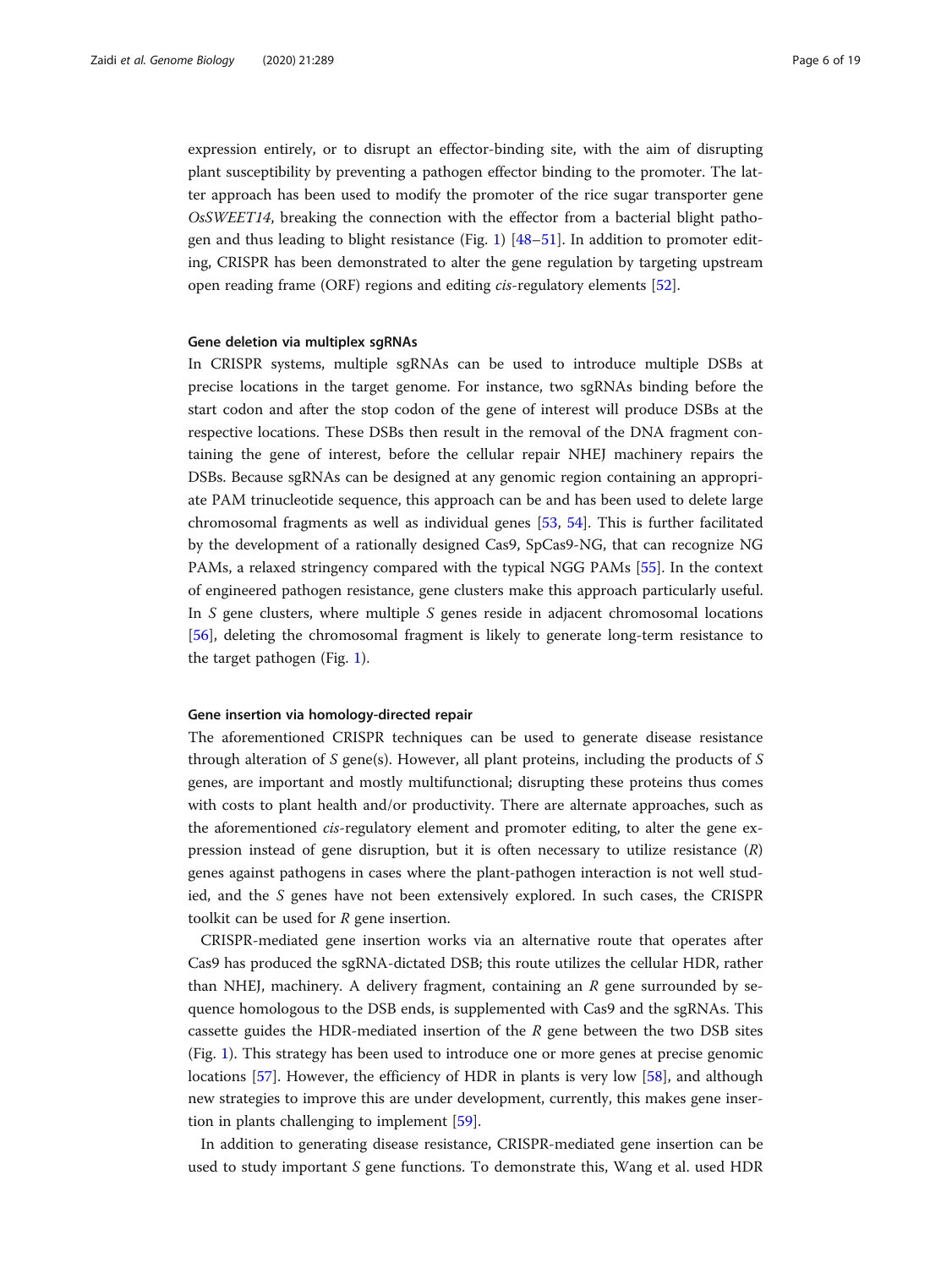in rice to incorporate green fluorescent protein (GFP) fused in frame with the glutathione S-transferase loci  $[60]$  $[60]$  $[60]$ . This application has the potential to be used in studying S gene functions, such as protein localization and the spatiotemporal regulation of S gene expression. Host proteins playing key roles in pathogenicity can be tagged with GFP directly in the genome in order to study their expression and localization during infection. However, such protein modifications can alter their expression and localization, demonstrating the limitations of this approach.

## Biomimicking via promoter, allele, or gene replacement

The concerns surrounding the introduction of foreign DNA into crop products mean that the use of CRISPR for gene insertion is likely to be subjected to lengthy regulatory processes and potentially consumer rejection. To overcome this challenge, CRISPR offers an alternative approach that works on the principle of biomimicking. It has been known for decades that native species and wild relatives of cultivated crops constitute a rich gene pool, especially for resistance against biotic and abiotic stresses [\[61\]](#page-16-0). Several recent studies have identified many R genes in the wild relatives of cultivated species and demonstrated the successful transfer of resistance via the identification of an  $R$  gene and its transfer to the cultivated crop species [\[62,](#page-16-0) [63](#page-16-0)]. CRISPR can be used to replace the faulty or poorperforming  $R$  gene in a cultivated crop variety with the functional  $R$  gene from a diseaseresistant native variety via multiplexed HDR methodology.

Biomimicking refers here to the introduction of CRISPR-mediated mutations in such a way that the sequence of the target gene is converted to the sequence from a diseaseresistant variety. Thus, instead of replacing the whole gene, the researcher introduces only the specific mutations associated with the disease resistance trait, assuming that the nucleotide differences between the gene of interest in the cultivated and wild varieties are not otherwise significant to plant viability and productivity (Fig. [1](#page-4-0)). This has been mainly achieved by utilizing a CRISPR system designed for targeted nucleotide modification. A fusion of a nuclease-dead Cas9 or nickase with cytidine deaminase can target point mutagenesis with high precision, and this approach has been successfully used in several species for gene modification [[64\]](#page-16-0). The same approach has been used to introduce the N176K substitution encoded by the eIF4E virus-resistance allele (eIF4E1) of Pisum sativum into the Arabidopsis EIF4E1 gene to generate Arabidopsis plants resistant to Clover yellow vein virus (ClYVV) [[65\]](#page-16-0). Recent studies have established the use of synthetic directed evolution to evolve gene variants resistant to splicing inhibitors and herbicides [[66](#page-16-0)–[68](#page-16-0)]. The same approach may be used under the biotic selective pressure to evolve gene variants conferring resistance to selected pathogens.

# CRISPR-mediated disease resistance: what has been achieved so far?

CRISPR technology and its variants have been used for applications in plant science ranging from the study of gene function and protein localization to the introduction of desired traits such as drought tolerance and increased grain size and number. These interesting applications have been covered in recent review articles [\[26](#page-15-0), [28\]](#page-16-0); here, we focus on CRISPR-mediated engineering of plant disease resistance. Plant diseases are mainly caused by infection with one or more of the main categories of plant pathogens: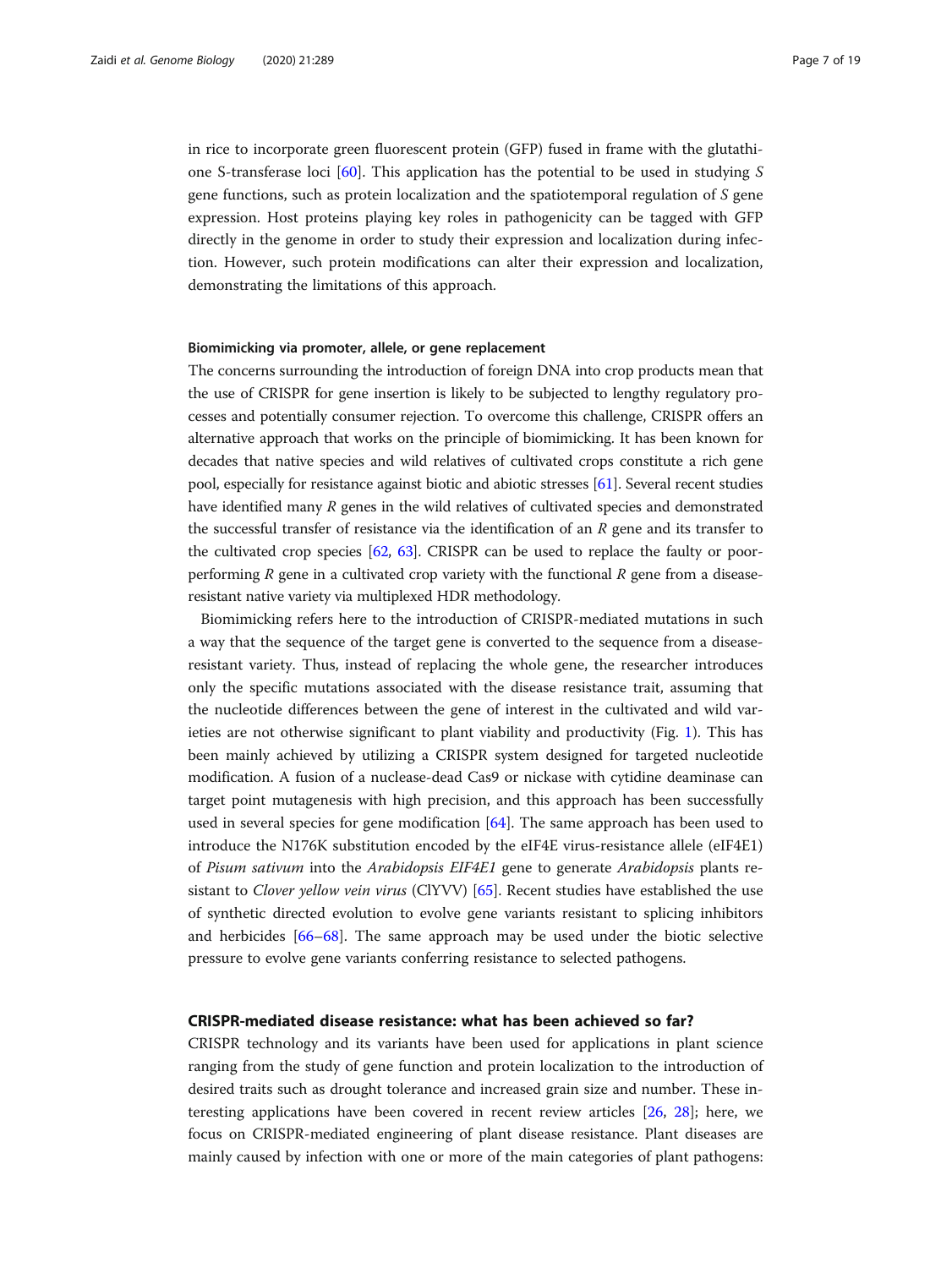<span id="page-7-0"></span>i.e., viruses, bacteria, and fungi. CRISPR technology has been used to engineer resistance against all these major plant pathogen classes (Table [1](#page-8-0)).

#### CRISPR-mediated resistance against plant viruses: targeting virus genomes

Plant viruses are usually managed through improved agricultural practices and the use of virus-resistant crop varieties. Most studies of CRISPR-mediated pathogen resistance in plants have involved resistance to viruses. These studies have demonstrated two main ways to engineer virus resistance: (1) directly targeting virus genome and (2) tar-geting plant S genes crucial for the development of the viral disease (Fig. [1](#page-4-0)) [\[45](#page-16-0)].

The earliest work on engineered virus resistance used the first approach of directly targeting the virus genome inside plant cells [[103](#page-17-0)]. In two independent studies, Ali et al. targeted multiple single-stranded DNA (ssDNA) geminiviruses: Beet curly top virus, Merremia mosaic virus, Tomato yellow leaf curl virus, and Cotton leaf curl Kokhran virus with its helper betasatellite cotton leaf curl Multan betasatellite, and successfully demonstrated virus targeting by the sgRNA [\[72,](#page-17-0) [73,](#page-17-0) [76](#page-17-0)]. Within the viral genome, three sites were targeted, two encoding replication-associated protein and capsid protein, and one an intergenic region. Targeting these sites introduced indels in virus genome consequently leading to the lower virus titer and significantly reduced disease symptoms. Baltes et al. and Ji et al. demonstrated similar results, targeting the geminiviruses Bean yellow dwarf virus and Beet severe curly top virus, respectively [\[74,](#page-17-0) [75\]](#page-17-0). Apart from CRISPR-mediated targeting of the viruses, these studies demonstrated limited success in achieving virus resistance in permanent transgenic systems. A similar approach targeting the endogenous Banana streak virus (eBSV) within the genome of plantain banana (Musa spp.) demonstrated that 75% of the edited events remained asymptomatic compared to the non-edited plants [\[80](#page-17-0)].

Direct targeting of virus genomes via CRISPR is a means to engineer resistance against RNA viruses as well. A similar approach targets the viral RNA, instead of DNA, and uses the Cas9 RNA-binding variants, instead of DNA-binding Cas9. Zhang et al. developed Nicotiana benthamiana and Arabidopsis plants expressing a FnCas9 targeting Cucumber mosaic virus and Tobacco mosaic virus (TMV) and observed a significant reduction in virus accumulation and reduced symptom development (Fig. [1\)](#page-4-0) [\[71\]](#page-17-0). They later utilized a similar strategy to produce resistance to Southern rice black-streaked dwarf virus, an RNA virus targeting rice [\[70\]](#page-16-0). In two independent studies, Aman et al. also used an RNAtargeting LwaCas13a (previously known as C2c2) to interfere with the RNA genome of Turnip mosaic virus (TuMV) and demonstrated successful virus RNA targeting in both N. benthamiana [\[37\]](#page-16-0) and Arabidopsis [\[69\]](#page-16-0). Although LwaCas13a showed moderate targeting efficiency against TuMV in Aman et al. studies, these studies showed the great potential of using Cas13 systems in engineering plant immunity against RNA viruses. This led Mahas et al. to further expand the Cas13-mediated virus immunity by screening various Cas13 variants and identifying Cas13d system (CasRx) as the most robust Cas13 ortholog to target and interfere with different RNA viruses, including TMV, Potato virus  $X$  (PVX), and TuMV (Fig. [1\)](#page-4-0) [\[104\]](#page-17-0). The impressive efficiency of Cas13 for targeting and interfering with RNA viruses in plants could be exploited to potentially provide immunity against the economically significant plant-infecting viroids. Whether Cas13 could successfully target and degrade circular, highly compact and secondary structure-rich RNA viroid genomes remain to be seen [[105\]](#page-17-0).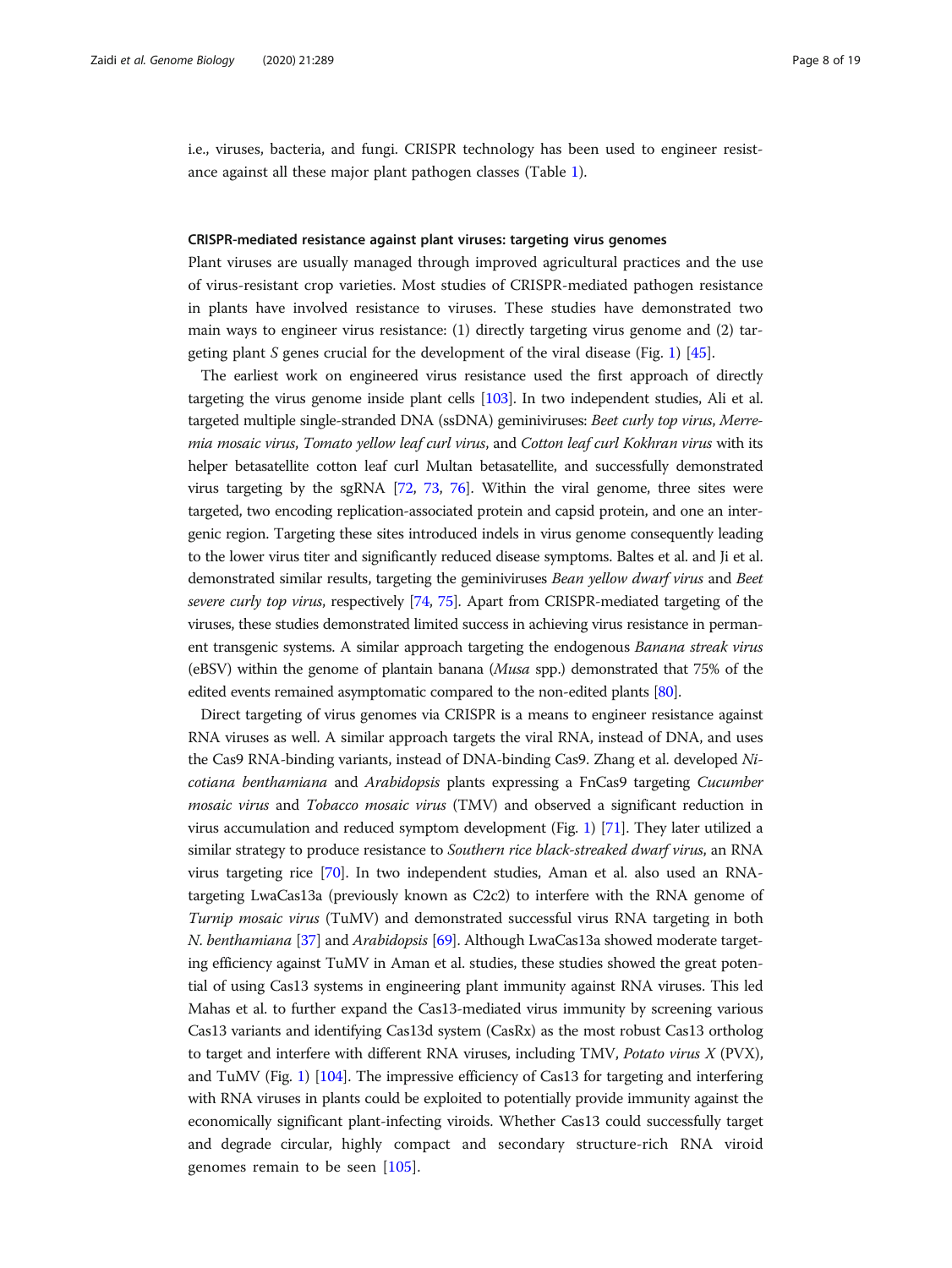| Pathogen                                                                                             | Plant(s)                          | <b>Desired</b><br>modification    | Targeted DNA/<br><b>RNA</b>                          | Targeted<br>pathogen(s)/<br>disease(s)                                                                                                                                                                                                                                                               | Results                                                                                                                                                                                                                                                                                                                                                                                                                                                         | Reference |  |
|------------------------------------------------------------------------------------------------------|-----------------------------------|-----------------------------------|------------------------------------------------------|------------------------------------------------------------------------------------------------------------------------------------------------------------------------------------------------------------------------------------------------------------------------------------------------------|-----------------------------------------------------------------------------------------------------------------------------------------------------------------------------------------------------------------------------------------------------------------------------------------------------------------------------------------------------------------------------------------------------------------------------------------------------------------|-----------|--|
| <b>Table T</b> A suffitually of the studies on Chip h-mediated plant disease resistance<br>type<br>m | Arabidopsis                       | Virus RNA<br>genome<br>disruption | Virus RNA genome                                     | Turnip mosaic virus                                                                                                                                                                                                                                                                                  | Indels in virus<br><b>RNA</b>                                                                                                                                                                                                                                                                                                                                                                                                                                   | [69]      |  |
|                                                                                                      | N.<br>benthamiana                 | Virus RNA<br>genome<br>disruption |                                                      |                                                                                                                                                                                                                                                                                                      | Indels in virus<br><b>RNA</b>                                                                                                                                                                                                                                                                                                                                                                                                                                   | $[37]$    |  |
|                                                                                                      | Rice, N.<br>benthamiana           | Virus RNA<br>genome<br>disruption | Virus RNA genome                                     | Southern rice black-<br>streaked dwarf virus.<br>Tobacco mosaic virus                                                                                                                                                                                                                                | Reduction in<br>virus levels<br>and disease<br>symptoms                                                                                                                                                                                                                                                                                                                                                                                                         | $[70]$    |  |
|                                                                                                      | Arabidopsis,<br>N.<br>benthamiana | Virus RNA<br>genome<br>disruption | Virus RNA genome                                     | Cucumber mosaic virus,<br>Tobacco mosaic virus                                                                                                                                                                                                                                                       | Reduction in<br>virus levels<br>and disease<br>symptoms                                                                                                                                                                                                                                                                                                                                                                                                         | [71]      |  |
|                                                                                                      | N.<br>benthamiana                 | Virus DNA<br>disruption           | Virus DNA<br>Rep, IR, and Cp                         | Beet curly top virus,<br>Merremia mosaic virus,<br>Tomato yellow leaf curl<br>virus                                                                                                                                                                                                                  | Indels in virus<br><b>DNA</b>                                                                                                                                                                                                                                                                                                                                                                                                                                   | $[72]$    |  |
|                                                                                                      | N.<br>benthamiana                 | Virus DNA<br>disruption           | Virus DNA and<br>satellite sequences                 | Cotton leaf curl Kokhran<br>virus, Tomato yellow<br>leaf curl Sardinian virus,<br>Tomato yellow leaf curl<br>virus, Merremia mosaic<br>virus, BCTV-Logan,<br><b>BCTV-Worland</b>                                                                                                                     | Indels in virus<br><b>DNA</b>                                                                                                                                                                                                                                                                                                                                                                                                                                   | $[73]$    |  |
|                                                                                                      | N.<br>benthamiana                 | Virus DNA<br>disruption           | Virus DNA<br>Rep A/Rep and LIR                       | Bean yellow dwarf virus                                                                                                                                                                                                                                                                              | Indels in virus<br>DNA,<br>resistance to<br>virus                                                                                                                                                                                                                                                                                                                                                                                                               | $[74]$    |  |
|                                                                                                      | Arabidopsis,<br>N.<br>benthamiana | Virus DNA<br>disruption           | Virus DNA<br>Rep, IR, and CP                         | Beet severe curly top<br>virus                                                                                                                                                                                                                                                                       | Indels in virus<br>DNA,<br>resistance to<br>virus<br>Indels in virus<br>DNA,<br>resistance to<br>virus<br>Significantly<br>low virus<br>accumulation<br>and decreased<br>disease<br>symptoms<br>Indels in virus<br>DNA but no<br>virus<br>resistance<br>Significantly<br>low virus<br>accumulation<br>and decreased<br>disease<br>symptoms<br>75% of<br>pl0ants remain<br>asymptomatic<br>Reduced virus<br>accumulation<br>Resistance to<br>virus<br>Suppressed | $[75]$    |  |
|                                                                                                      | Tomato, N.<br>benthamiana         | Virus DNA<br>disruption           | Virus DNA<br>Rep, IR, and Cp                         | Virus RNA genome Turnip mosaic virus<br>Tomato yellow leaf curl<br>virus<br>Cotton leaf curl Multan<br>virus<br>African cassava mosaic<br>virus<br>Chilli leaf curl virus<br>Endogenous banana<br>streak virus<br>Clover yellow vein virus<br>Rice tungro spherical<br>virus<br>Cassava brown streak |                                                                                                                                                                                                                                                                                                                                                                                                                                                                 | $[76]$    |  |
|                                                                                                      | N.<br>benthamiana                 | Virus DNA<br>disruption           | Multiplex editing<br>at Rep and IR                   |                                                                                                                                                                                                                                                                                                      |                                                                                                                                                                                                                                                                                                                                                                                                                                                                 | [77]      |  |
|                                                                                                      | Cassava                           | Virus DNA<br>disruption           | AC2 and AC3                                          |                                                                                                                                                                                                                                                                                                      |                                                                                                                                                                                                                                                                                                                                                                                                                                                                 | $[78]$    |  |
|                                                                                                      | N.<br>benthamiana                 | Virus DNA<br>disruption           | Multiplex editing<br>at virus DNA Rep,<br>IR, and Cp |                                                                                                                                                                                                                                                                                                      |                                                                                                                                                                                                                                                                                                                                                                                                                                                                 | $[79]$    |  |
|                                                                                                      | Banana                            | Virus DNA<br>disruption           | Virus sequences in<br>the host plantain<br>genome    |                                                                                                                                                                                                                                                                                                      |                                                                                                                                                                                                                                                                                                                                                                                                                                                                 | [80]      |  |
|                                                                                                      |                                   | Biomimicking <sup>a</sup>         | Eif4e1                                               |                                                                                                                                                                                                                                                                                                      |                                                                                                                                                                                                                                                                                                                                                                                                                                                                 | [65]      |  |
|                                                                                                      | Rice                              | Biomimicking <sup>a</sup>         | Eif4q                                                |                                                                                                                                                                                                                                                                                                      |                                                                                                                                                                                                                                                                                                                                                                                                                                                                 | [81]      |  |
|                                                                                                      | Cassava                           | Gene                              | nCBP-1, nCBP-2                                       |                                                                                                                                                                                                                                                                                                      |                                                                                                                                                                                                                                                                                                                                                                                                                                                                 | [82]      |  |

disease

disease

disruption

#### <span id="page-8-0"></span>**Table 1** A summary of the studies on CRISPR-mediated plant disease resistance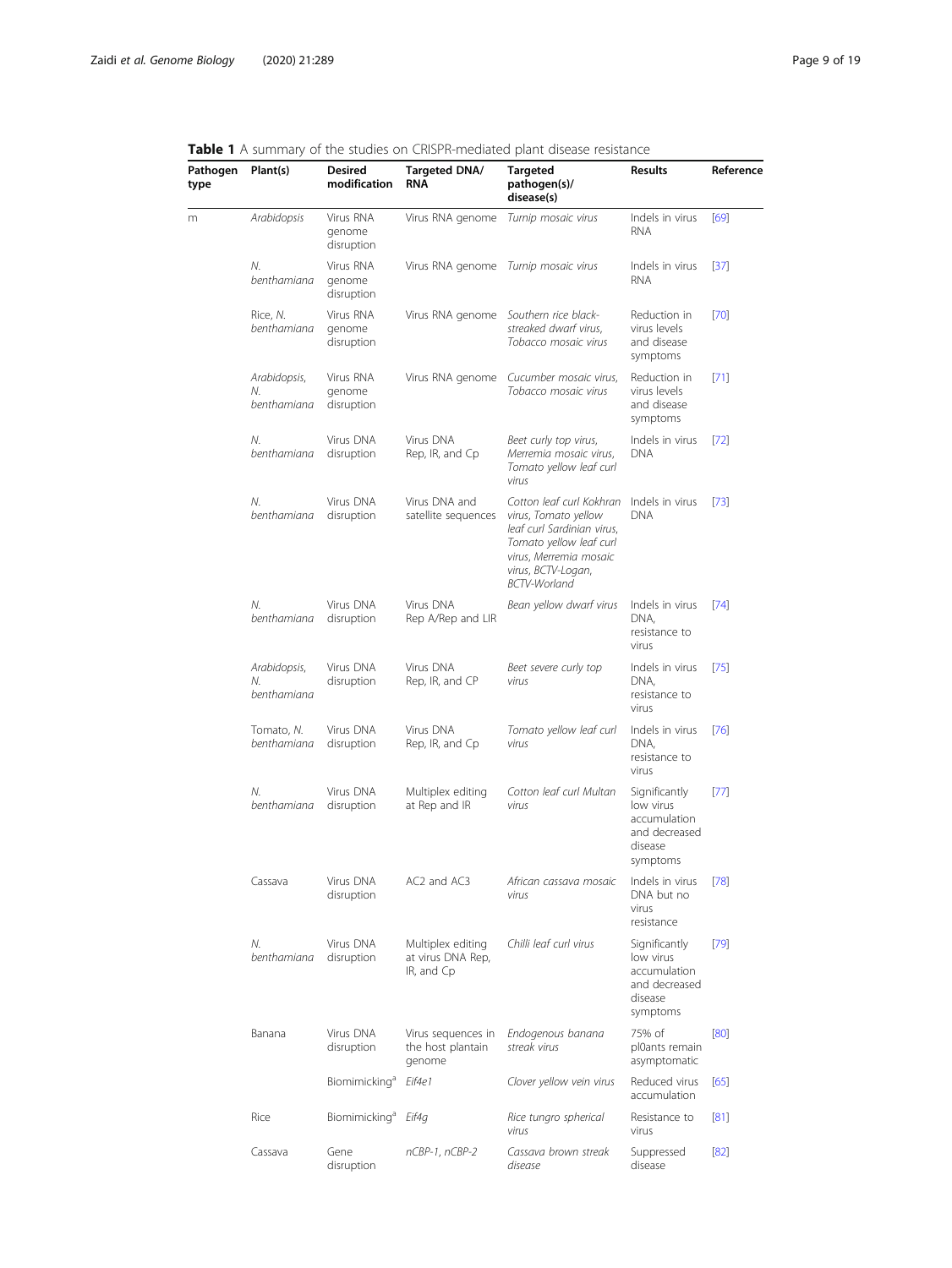#### Pathogen type Plant(s) Desired modification Targeted DNA/ RNA Targeted pathogen(s)/ disease(s) Results Reference symptoms Arabidopsis Gene disruption EIF4E Turnip mosaic virus Resistance to virus [\[47\]](#page-16-0) Cucumber Gene disruption eIF4E Cucumber vein yellowing virus (ipomovirus), Zucchini yellow mosaic virus, and Papaya ring spot mosaic virus-W (potyviruses) Resistance to three viruses [\[46\]](#page-16-0) Fungus Tomato Gene disruption Multiplex gRNA at Pmr4 Powdery mildew caused by Oidium neolycopersici Significant reduction in mildew symptoms [\[83\]](#page-17-0) Tomato Gene disruption SIMapk3 Botrytis cinerea Increased resistance to B. cinerea [\[84\]](#page-17-0) Tomato Gene disruption Solyc08g075770 Fusarium wilt Tolerance to fusarium wilt [\[85\]](#page-17-0) Rice Gene disruption Single and multiplex gRNA at OsERF922 Rice blast caused by Magnaporthe oryzae Significantly decreased blast lesions [\[86\]](#page-17-0) Grape Gene disruption VvWRKY52 B. cinerea Increased resistance to B. cinerea [\[87\]](#page-17-0) Tomato Gene disruption SIMIo1 Powdery mildew Resistance to powdery mildew [\[88\]](#page-17-0) Banana Gene insertion RGA2, Ced9 Fusarium wilt caused by Fusarium oxysporum f. sp. cubense tropical race 4 (TR4) Significant reduction in disease [\[89\]](#page-17-0) Rice Gene disruption OsMPK5 Fungal (Magnaporthe grisea) and bacterial (Burkholderia glumae) pathogens Indels in the target; resistance not confirmed [\[90\]](#page-17-0) Grape Gene disruption Mlo-7 Powdery mildew Indels in the target; resistance not confirmed [\[91\]](#page-17-0) Wheat Gene disruption TaMlo-A1, TaMlo-B1, and TaMlo-D1 Powdery mildew to powdery mildew High tolerance [\[92\]](#page-17-0) Wheat Gene disruption TaMlo Powdery mildew Indels in the target; resistance not confirmed [\[30\]](#page-16-0) Wheat Gene disruption TaEdr1 (three homologs) Powdery mildew Resistance to powdery mildew [\[93\]](#page-17-0) Bacteria Rice Gene disruption OsSWEET13 Bacterial blight caused by Xanthomonas oryzae pv. Oryzae (Xoo) Resistance not [\[94\]](#page-17-0) confirmed Rice Gene disruption OsSWEET11 Bacterial blight Enhanced resistance to Xoo [\[95\]](#page-17-0) Rice Gene and promoter TALE-binding elements (EBEs) in Bacterial blight caused by Xoo Broadspectrum [\[50\]](#page-16-0)

disruption

OsSWEET13 promoter,

resistance against

#### Table 1 A summary of the studies on CRISPR-mediated plant disease resistance (Continued)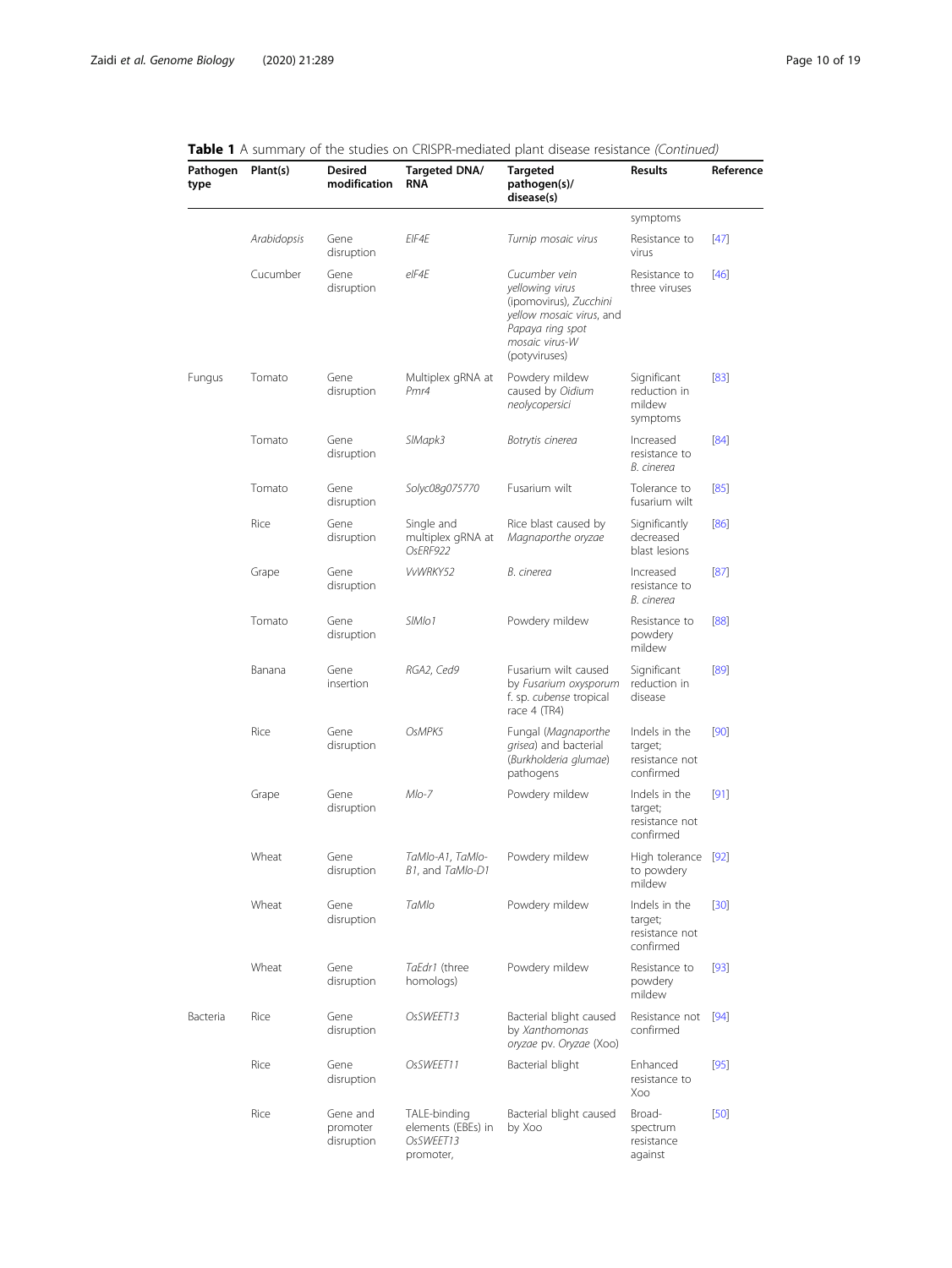| Pathogen<br>type | Plant(s)              | <b>Desired</b><br>modification | Targeted DNA/<br><b>RNA</b>               | <b>Targeted</b><br>pathogen(s)/<br>disease(s)                                      | <b>Results</b>                                                                     | Reference |  |
|------------------|-----------------------|--------------------------------|-------------------------------------------|------------------------------------------------------------------------------------|------------------------------------------------------------------------------------|-----------|--|
|                  |                       |                                | OsSWEETT11, and<br>OsSWEEt14 genes        |                                                                                    | multiple Xoo<br>strains                                                            |           |  |
|                  | Rice                  | Promoter<br>disruption         | OsSWEET11,<br>OsSWEET13, and<br>OsSWEET14 | Bacterial blight                                                                   | Increased<br>resistance to<br>bacterial<br>blight;<br>confirmed in<br>field trials | [51]      |  |
|                  | Apple                 | Gene<br>disruption             | DIPM-1, DIPM-2,<br>and DIPM-4             | Fire blight disease<br>(caused by Erwinia<br>amylovora)                            | Indels in the<br>target;<br>resistance not<br>confirmed                            | [91]      |  |
|                  | Rice                  | Promoter<br>disruption         | OsSWEET11,<br>OsSWEET14                   | Bacterial blight                                                                   | Indels in<br>promoter;<br>disease<br>resistance not<br>confirmed                   | [96]      |  |
|                  | Tomato                | Gene repair                    | Jaz2                                      | Bacterial speck disease<br>caused by<br>Pseudomonas syringae<br>pv. tomato DC 3000 | Resistance to<br>bacterial speck<br>disease                                        | [97]      |  |
|                  | Tomato                | Gene<br>disruption             | Dmr <sub>6</sub>                          | Pseudomonas syringae,<br>Phytophthora capsici,<br>and Xanthomonas spp.             | Resistance to<br>P. syringae, P.<br>capsici, and<br>Xanthomonas<br>spp.            | [98]      |  |
|                  | Grapefruit            | Promoter<br>disruption         | CsLOB1                                    | Citrus canker                                                                      | Significantly<br>reduced<br>canker<br>symptoms                                     | [99]      |  |
|                  | Wanjincheng<br>orange | Promoter<br>disruption         | CsLOB1                                    | Citrus canker                                                                      | Disease<br>severity<br>decreased by<br>83.2-98.3%                                  | [100]     |  |
| Oomycete         | Papaya                | Gene<br>disruption             | PpalEPIC8                                 | Phytophthora palmivora                                                             | Increased<br>resistance<br>against P.<br>palmivora                                 | [101]     |  |
|                  | Theobroma<br>cacao    | Gene<br>disruption             | TcNPR3                                    | Phytophthora tropicalis                                                            | Increased<br>resistance<br>against P.<br>tropicalis                                | [102]     |  |

|  |  | <b>Table 1</b> A summary of the studies on CRISPR-mediated plant disease resistance <i>(Continued)</i> |  |  |  |  |  |  |  |  |  |  |  |
|--|--|--------------------------------------------------------------------------------------------------------|--|--|--|--|--|--|--|--|--|--|--|
|--|--|--------------------------------------------------------------------------------------------------------|--|--|--|--|--|--|--|--|--|--|--|

<sup>a</sup>Biomimicking refers here to the introduction of CRISPR-mediated mutations in such a way that the sequence of a target gene in disease-susceptible variety is converted to the sequence from a disease-resistant variety. Thus, instead of replacing the whole gene, the researcher introduces only the specific mutations associated with the disease resistance trait, assuming that the nucleotide differences between the gene of interest in the cultivated and wild varieties are not otherwise significant to plant viability and productivity

Ali et al. highlighted a potential problem with the system by demonstrating the possibility of virus escape from the CRISPR-edited plants [[73](#page-17-0)]. Virus escape was later confirmed by Mehta et al., whose attempt to engineer resistance against African cassava mosaic virus in permanent transgenic cassava (Manihot esculenta) lines failed to establish resistance [\[78](#page-17-0)]. Further investigation revealed that 33–48% of edited virus genomes carried a conserved single-nucleotide mutation that conferred resistance to CRISPR-Cas9 cleavage and generated virus escape mutants (Fig. [1\)](#page-4-0) [[78](#page-17-0)]. A proposed strategy to counter this limitation is the use of a multiplex CRISPR system to introduce multiple DSBs in virus DNA, which should be less prone to NHEJ-repaired functional virus mutations and, in turn, to the development of escape mutants [\[106\]](#page-17-0). A recent study has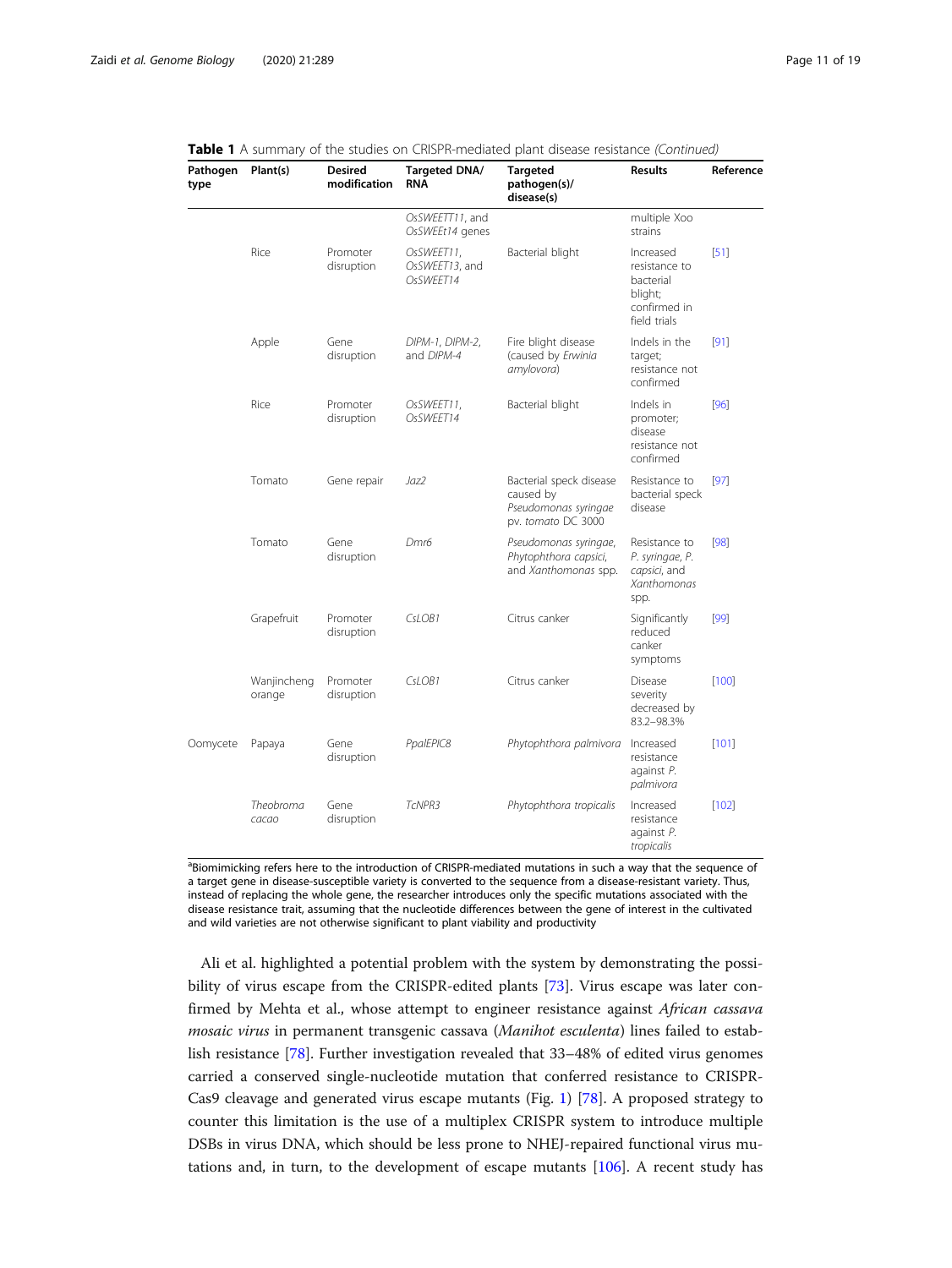indeed demonstrated the targeting of a geminivirus, *Chilli leaf curl virus*, at multiple sgRNA target sites and a significant reduction in viral DNA accumulation [[79\]](#page-17-0). Subsequent transient assays confirmed a significant decrease in viral DNA accumulation and disease symptoms [[79\]](#page-17-0). Similar results were obtained by Yin et al., who used a multiplex CRISPR system to target Cotton leaf curl Multan virus at multiple genomic sites (Rep and IR) and achieved successful resistance against virus in transgenic N. benthamiana plants [[77\]](#page-17-0). Further studies in crop plants and tests in field trials will be needed to validate these findings. Although alternative strategies such as multiplex editing are aimed at addressing this, the potential for viral escape and the evolution of CRISPR-resistant viruses remain the biggest concerns with this approach and limit the applications of direct viral-genome-targeting CRISPR technology [[106,](#page-17-0) [107](#page-17-0)].

## CRISPR-mediated resistance against plant viruses: targeting plant S gene(s)

CRISPR-mediated targeting of S gene/s avoids the limitations associated with direct viral genome targeting, as with this approach, the sgRNA targets the plant gene instead of the viral genome, which is more prone to evasion because of its high copy number and high recombination rate. Moreover, S gene disruption can be performed following transgene-free CRISPR protocols. Thus, when S genes are known and well characterized, CRISPR-mediated targeting of S genes appears to be a better approach to engineer viral immunity.

The S genes most widely targeted in CRISPR-mediated engineering of virus resistance are the eIF4E genes, which encode cap-binding proteins essential for the cellular infection cycle of various RNA potyviruses. The potyviral 5′-terminal protein VPg interacts with eIF4Es, and blocking this interaction triggers immunity against potyviruses in various plant species. In two independent studies, CRISPR-mediated eIF4E targeting yielded successful resistance against multiple viruses, including TuMV, Cucumber vein yellowing virus, Zucchini yellow mosaic virus, and Papaya ring spot mosaic virus-W, in Arabidopsis and cucumber [[46,](#page-16-0) [47](#page-16-0)]. Later studies targeting eIF4E isoforms in other important crop species produced broad-spectrum virus resistance in a variety of hosts. Gomez et al. targeted the eIF4E isoforms in cassava, novel cap-binding protein-1 (nCBP-1) and nCBP-2, and showed that this significantly suppressed the symptoms of Cassava brown streak virus disease [[82](#page-17-0)]. Furthermore, a biomimicking approach generated CRISPR-mediated mutations in Arabidopsis eIF4E1 that converted its sequence to match the *P. sativum* eIF4E virus-resistance allele, successfully introducing resistance against ClYVV [\[65](#page-16-0)]. Likewise, Macovei et al. demonstrated resistance in rice against rice Tungro spherical virus through biomimicking of eIF4G alleles [\[81\]](#page-17-0). In summary, multiple CRISPR systems have utilized S genes to achieve virus resistance in a number of crop species.

#### CRISPR-mediated resistance against bacteria

The most successful example of CRISPR-mediated introduction of bacterial resistance in crops is by using OsSWEET gene/s to trigger immunity against bacterial blight caused by Xanthomonas oryzae pv. oryzae. The rice SWEET clade III family contains the genes OsSWEET11, OsSWEET13, and OsSWEET14, which encode sugar transporters mediating glucose and sucrose export; SWEET gene induction by transcription activator-like effectors (TALEs, the bacterial proteins used to develop TALENS)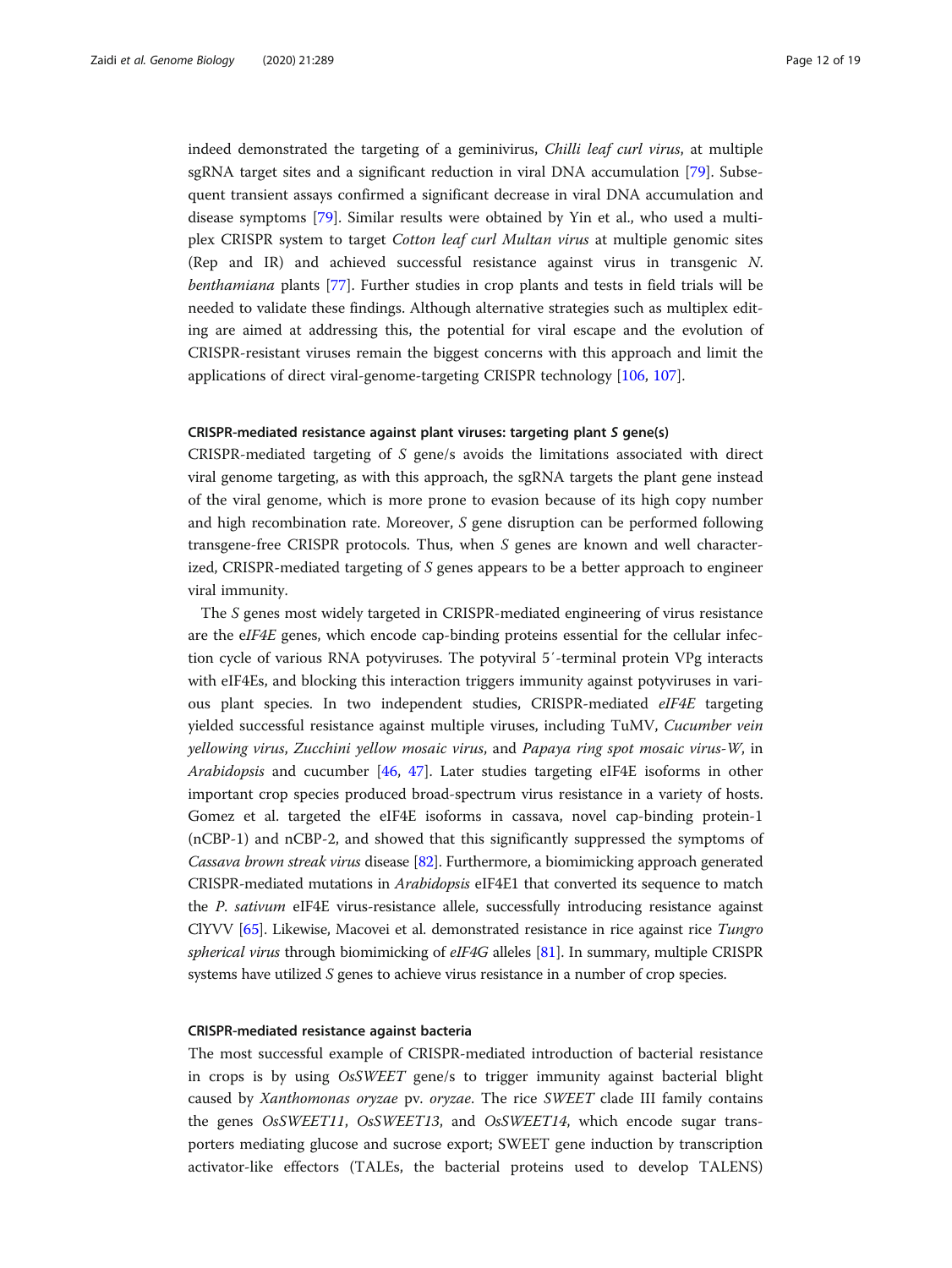triggers sugar release into the apoplast, providing a nutrient source for the pathogen, and thus, these genes act as  $S$  genes. Genome editing via TALENs had already demonstrated that rice bearing one or more OsSWEET knock-outs shows resistance to bacterial blight [[48,](#page-16-0) [49](#page-16-0)]. Further studies identified the TALE-binding elements (EBEs) in the OsSWEET promoters as key virulence factors in recessive OsSWEET-mediated resistance [\[50](#page-16-0), [94](#page-17-0)]. Recently, a comprehensive study introduced mutations into the promoters of all three OsSWEET genes via CRISPR-Cas9 and reported that this resulted in broad-spectrum resistance to bacterial blight (Fig. [1](#page-4-0)) [[51\]](#page-16-0).

In tomato (Solanum lycopersicum), bacterial speck disease is caused by Pseudomonas syringae pv. tomato DC 3000, which produces coronatine that, with the co-receptor JAZ2, stimulates stomata opening and facilitates leaf colonization by the bacteria. CRIS PR-Cas9 has been used to edit SlJAZ2 to produce a dominant allele encoding a variant of JAZ2 that lacks the C-terminal Jas domain, which prevents stomatal reopening and provides resistance to bacterial speck disease [\[97](#page-17-0)]. Another Arabidopsis gene, DMR6 (DOWNY MILDEW RESISTANT 6), is strongly associated with salicylic acid regulation and, in turn, with pathogen infection in plants. CRISPR has been used to target its tomato ortholog, SlDmr6-1, conferring broad-spectrum resistance against multiple pathogens including P. syringae, Phytophthora capsici, and Xanthomonas spp. [[98\]](#page-17-0).

One of the most economically important bacterial diseases for which CRISPR provides a resistance solution is citrus canker. This infection, caused by Xanthomonas citri subsp. citri, is considered among the most destructive diseases of citrus, causing yield losses in citrus-growing regions worldwide. The main TALE of the bacterium, PthA4, specifically binds to the effector-binding element in the promoter of a citrus canker-susceptibility gene, LATERAL ORGAN BOUNDARIES 1 (CsLOB1), and activates its expression to favor citrus canker development [\[99](#page-17-0)]. Two independent studies have demonstrated that CRISPR-mediated editing of CsLOB1 leads to significantly reduced citrus canker symptoms in two citrus species, grapefruit (Citrus  $\times$  paradisi) [[100](#page-17-0)] and Wanjincheng orange (Citrus sinensis Osbeck) [[99](#page-17-0)].

#### CRISPR-mediated resistance against fungi

Fungal pathogens are causal agents of around 30% of emerging plant diseases [[108\]](#page-17-0) and infect numerous economically important food crops (Table [1](#page-8-0)). CRISPR systems have been used to target and disrupt the plant  $S$  genes for fungal pathogen susceptibility. Barley Mildew resistance locus O (Mlo) encodes a membrane-associated protein that is essential for fungal pathogen penetration of the host epidermal cells [[109\]](#page-17-0), and multiple studies indicated that mutation of Mlo triggers plant immunity against powdery mildew [\[110](#page-18-0)–[112](#page-18-0)]. Mutating Mlo via CRISPR-Cas9 also conferred powdery mildew resistance in wheat [[30](#page-16-0), [88,](#page-17-0) [92\]](#page-17-0) and tomato non-transgenic systems [\[88\]](#page-17-0). Another powdery mildew S gene, Edr1 (Enhanced disease resistance 1), which encodes a Raf-like mitogen-activated protein, has also been targeted via CRISPR-Cas9, resulting in a significant reduction in powdery mildew in wheat [[93](#page-17-0)]. Recently, CRISPR-mediated targeting of the Powdery mildew resistance 4 (Pmr4) S gene, whose resistance mechanism is not completely understood, has been demonstrated to cause a significant reduction of powdery mildew disease symptoms in tomato [\[83\]](#page-17-0).

CRISPR has been used for gene disruption in rice targeting OsERF922, which encodes a key ethylene-responsive factor that is involved in the modulation of biotic stress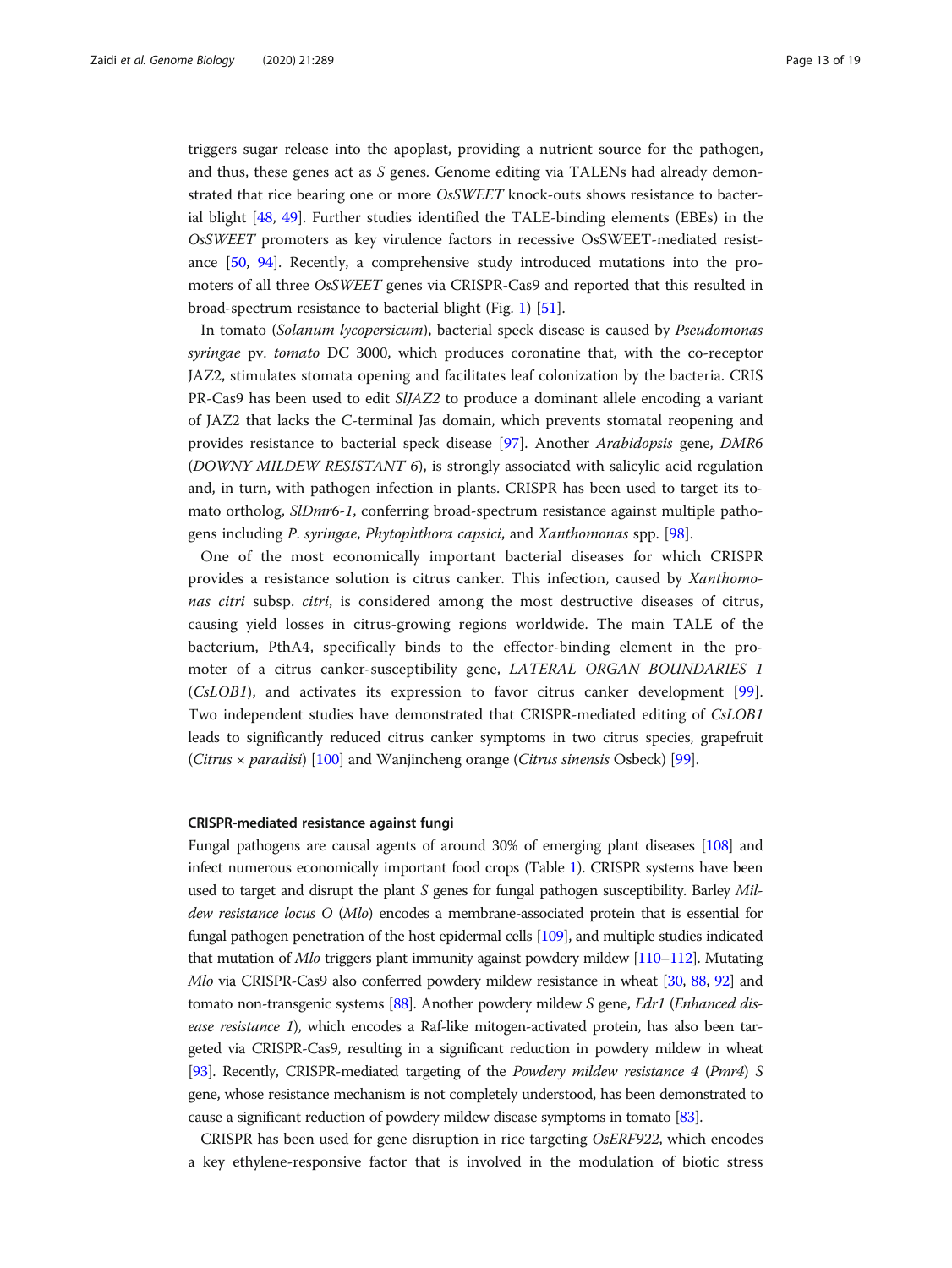response and is a negative regulator of blast resistance in rice. Single or multiple sgRNAs generated OsERF922 mutant rice lines that showed tolerance against rice blast, with significantly decreased blast lesions compared to the controls [[86\]](#page-17-0). Prihatna et al. used CRISPR to study the *reduced mycorrhizal colonization* (*rmc*) tomato mutant lines, which contain a chromosomal deletion affecting five genes that makes the plants susceptible to fusarium wilt. CRISPR-Cas9-mediated knock-out and complementation of one of the five genes, Solyc08g075770, indicated that it is involved in this fusarium wilt tolerance [[85](#page-17-0)]. Wang et al. used CRISPR to target and disrupt a transcription factor gene, VvWRKY52, with a critical role in plant response to biotic stress in the grape (Vitis vinifera) cultivar Thompson Seedless and observed increased resistance against the fungal pathogen Botrytis cinerea [\[87](#page-17-0)]. Likewise, Zhang et al. demonstrated that CRISPR-mediated disruption of the gene encoding tomato mitogen-activated protein kinase 3 (SlMAPK3), which regulates the accumulation of reactive oxygen species (ROS), generated tomato plants resistant to B. cinerea [[84\]](#page-17-0).

#### CRISPR-mediated resistance against oomycete

Apart from the major viral, bacterial, and fungal pathogens, CRISPR has also been used to address other biotic stresses, such as oomycete infection (Fig. [1\)](#page-4-0). Phytophthora palmivora is a destructive oomycete pathogen of papaya; the CRISPR-Cas9 system was used to develop papaya plant mutant for a functional cysteine protease inhibitor (PpalEPIC8), which led to increased resistance against P. palmivora [\[101\]](#page-17-0). Likewise, resistance has been engineered against another oomycete pathogen, Phytophthora tropicalis, in Theobroma cacao, the tropical tree that produces cocoa beans [\[102\]](#page-17-0).

## Limitations and future prospects

CRISPR is being increasingly used to introduce desired traits, including disease resistance, in numerous economically important crop species. Several independent studies have demonstrated successful CRISPR-mediated engineered resistance and, in some cases, broad-spectrum resistance against multiple pathogens (Table [1](#page-8-0)) [\[50,](#page-16-0) [51\]](#page-16-0). Moreover, these demonstrations of CRISPR-mediated disease resistance have not been limited only to the laboratory or greenhouse: several CRISPR crop varieties are in the pipeline for commercialization and at least one product, false flax (C. sativa) with enhanced omega-3 oil, is reaching the market in record time in the USA [[25\]](#page-15-0). This is an indication that CRISPR crops and their products will reach consumers in the near future, demonstrating that the exciting applications we have discussed here have great potential in the development of future commercial crop varieties.

There have been several recent developments in the CRISPR technology that can be directly implemented in disease-resistant crop production: for example, generating gene-edited dicotyledonous plants through de novo meristem induction and eliminating time-consuming tissue culture steps [[113](#page-18-0)], using temperature-tolerant CRISPR/ LbCas12a to increase the targeting and efficiency [\[114\]](#page-18-0), enabling large DNA insertions (up to 2 kb) with precision in rice [[115](#page-18-0)], and applying heat-inducible CRISPR system to increase the efficiency of gene targeting in maize [[116](#page-18-0)]. Chromosome engineering in crops is another exciting recent development enabling controlled restructuring of plant genomes [\[117](#page-18-0)] and breaking genetic linkage via somatic chromosome engineering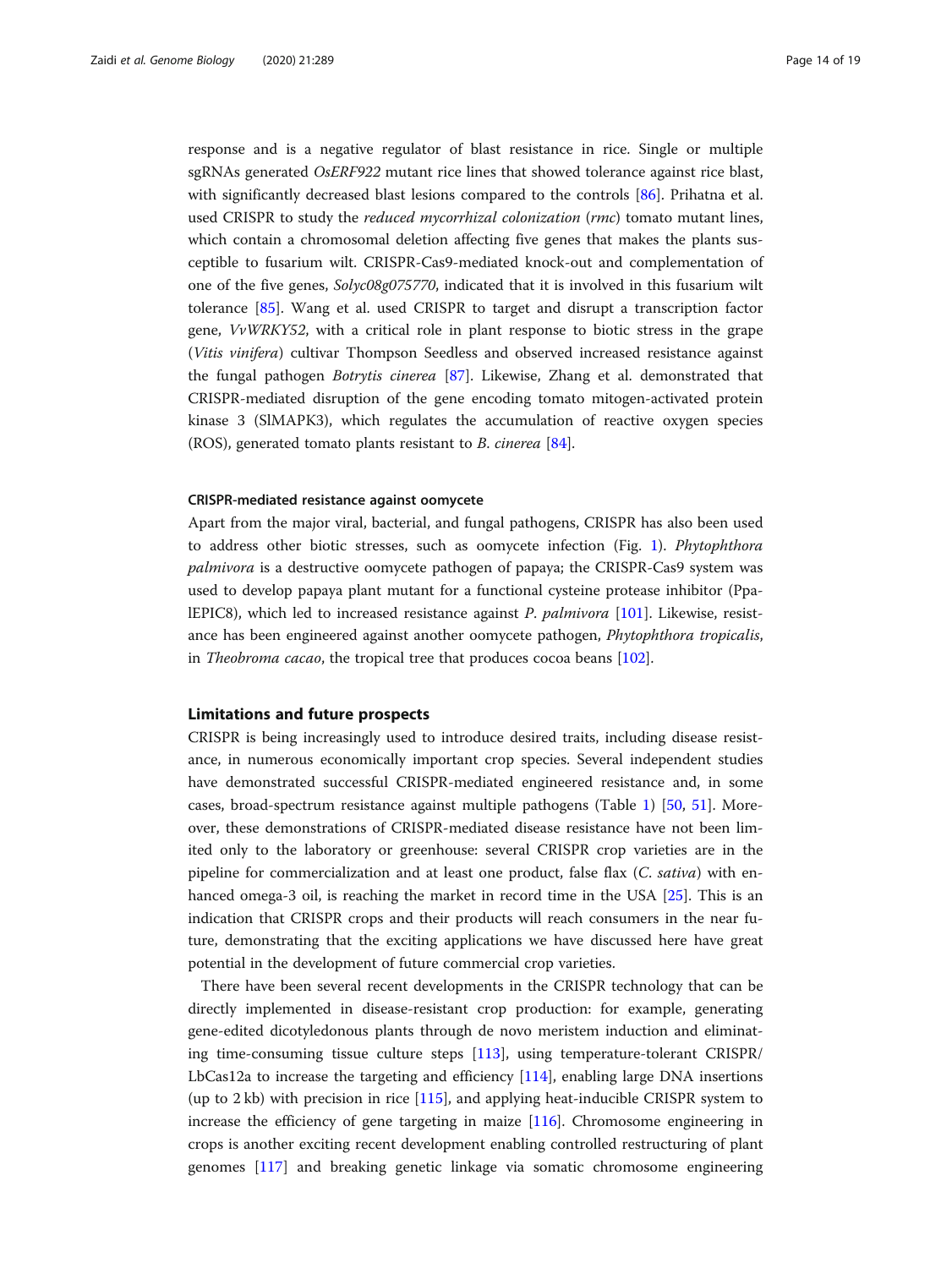<span id="page-14-0"></span>[[118\]](#page-18-0). Taken together, these developments would further streamline the transfer of resistance genes to elite cultivars.

Notably, the most economically important plant virus diseases are caused by geminiviruses, and all studies to date of CRISPR-mediated geminivirus resistance have used direct virus DNA targeting. This approach has its limitations, however, owing to the possibility of virus escape and generation of resistance-blocking strains (see the "[CRIS](#page-7-0) [PR-mediated resistance against plant viruses: targeting virus genomes](#page-7-0)" section). The most probable solution is the utilization of host susceptibility factors involved specifically in the plant-geminivirus interaction. However, whereas there are well-characterized S genes for other pathogens, such as *Mlo* for powdery mildew and eIF4E for potyviruses, such high-performance, precise S genes are not currently available for geminiviruses. Considerable work has been done to understand the process of geminivirus infection, and several relevant plant genes have been identified; these comprehensive review articles summarize host susceptibility factors that may be potential target S genes for engineering geminivirus resistance, an important strategy to be pursued in the future [\[119](#page-18-0)–[122\]](#page-18-0).

Given that the CRISPR technology was developed very recently, and it takes several years to develop commercial crop varieties and move them through the standard regulatory procedures, there is a need to revise the regulatory timeline. Moreover, the current legal framework within the EU regulates CRISPR crops as GM crops, even when the products are transgene-free and contain no foreign DNA [\[123](#page-18-0), [124\]](#page-18-0). These regulatory frameworks increase the time and cost of variety development. Scientists and policymakers need to work together and devise comprehensive plans for CRISPR crops integration. Excellent examples of such efforts include a science-based regulatory framework designed for engineered crops [[125](#page-18-0)] and a GMO opt-in mechanism laid out for the EU [[126\]](#page-18-0).

Apart from improvements to the regulatory and policy environment, several technological improvements are also needed to facilitate the development and testing of CRIS PR crops. A technological bottleneck to CRISPR in plants is the low innate HDR efficiency, which hinders several intended applications, such as gene replacement and large chromosomal deletions. Although new strategies are being developed to improve HDR efficiency in plants [\[57](#page-16-0), [58,](#page-16-0) [127\]](#page-18-0), this hurdle currently makes gene-insertion applications in plants challenging. Developing novel methods for the delivery of the genome engineering machinery into germline cells will unlock the potential of this technology to generate foreign DNA-free edited genomes. It will enable engineering wild relatives or germplasm currently used in agriculture but recalcitrant for transformation. Finally, extensive field trials are needed to test the performance of these crops, at least for sustained resistance, and also for other productivity traits that may be compromised if, for example, a multifunctional S gene is disrupted.

#### Supplementary Information

The online version contains supplementary material available at <https://doi.org/10.1186/s13059-020-02204-y>.

Additional file 1. Review history.

#### Acknowledgements

We wish to thank members of the Laboratory for Genome Engineering and Synthetic Biology at King Abdullah University of Science and Technology for helpful discussions and comments on the manuscript.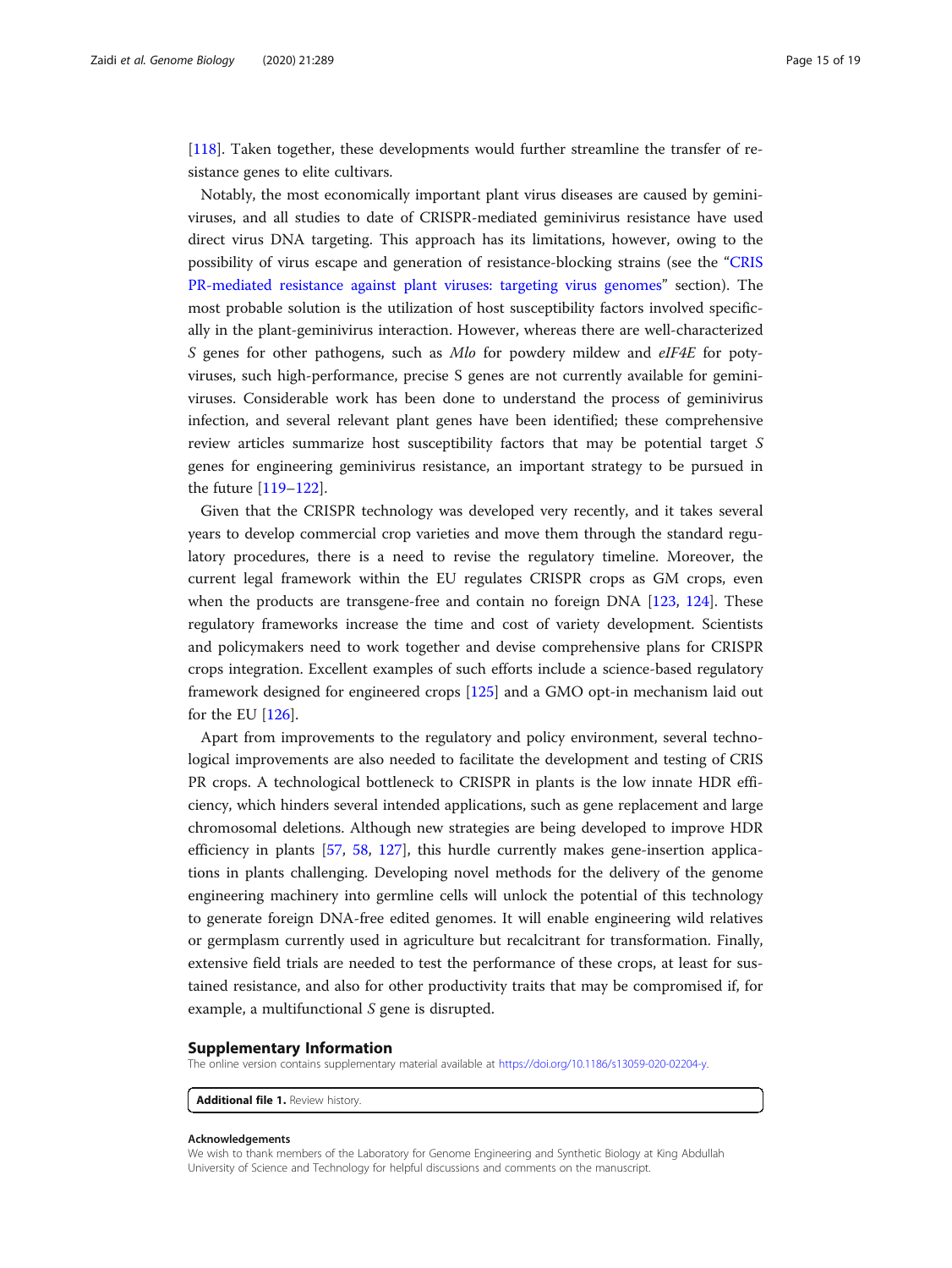#### <span id="page-15-0"></span>Peer review information

Kevin Pang was the primary editor of this article and managed its editorial process and peer review in collaboration with the rest of the editorial team.

#### Review history

The review history is available as Additional file [1.](#page-14-0)

#### Authors' contributions

SSZ drafted the first version of the manuscript. AM drafted the figure and wrote the corresponding sections. MM and HV critically read and revised the manuscript. All authors read and approved the final manuscript.

#### Funding

This publication is based upon work supported by the King Abdullah University of Science and Technology (KAUST) Office of Sponsored Research (OSR) under Award No. OSR-2015-CRG4-2647. The authors acknowledge financial support from the Belgian FNRS grant M.i.S. F.4515.17 to H.V. and grant 1.B456.20 to S.S.Z. and H.V.

#### Ethics approval and consent to participate

Not applicable.

#### Competing interests

The authors declare that they have no competing interests.

#### Author details

<sup>1</sup>Plant Genetics, TERRA Teaching and Research Center, Gembloux Agro-Bio Tech, University of Liège, Gembloux Belgium. <sup>2</sup>Laboratory for Genome Engineering and Synthetic Biology, Division of Biological Sciences, 4700 King Abdullah University of Science and Technology, Thuwal 23955-6900, Saudi Arabia. <sup>3</sup>Laboratory of Tropical Crop Improvement, Division of Crop Biotechnics, Biosystems Department, KU Leuven, Leuven, Belgium.

#### Received: 25 August 2020 Accepted: 13 November 2020 Published online: 30 November 2020

#### References

- 1. Hickey LT, et al. Breeding crops to feed 10 billion. Nat Biotechnol. 2019;37(7):744–54.
- 2. Ray DK, et al. Recent patterns of crop yield growth and stagnation. Nat Commun. 2012;3:1293.
- 3. Ritchie, H. and M. Roser, Land Use. 2019. Published online at OurWorldInData.org. Retrieved from: '[https://](https://ourworldindata.org/land-use) [ourworldindata.org/land-use](https://ourworldindata.org/land-use)'. Accessed 22 Nov 2020.
- 4. Añel JA, et al. Understanding climate change from a global analysis of city analogues. Plos One. 2019;14(7):e0217592. 5. Newbery F, Qi A, Fitt BD. Modelling impacts of climate change on arable crop diseases: progress, challenges and
- applications. Curr Opin Plant Biol. 2016;32:101–9.
- 6. Roussi A. Why gigantic locust swarms are challenging governments and researchers. Nature. 2020;579(7799):330.
- 7. Pingali PL. Green revolution: impacts, limits, and the path ahead. Proc Natl Acad Sci U S A. 2012;109(31):12302–8. 8. Tester M, Langridge P. Breeding technologies to increase crop production in a changing world. Science. 2010;327(5967): 818–22.
- 9. Bailey-Serres J, et al. Genetic strategies for improving crop yields. Nature. 2019;575(7781):109–18.
- 10. Ezezika OC, et al. Factors influencing agbiotech adoption and development in sub-Saharan Africa. Nat Biotechnol. 2012; 30(1):38–40.
- 11. Zaidi SS, et al. New plant breeding technologies for food security. Science. 2019;363(6434):1390–1.
- 12. Ghosh S, et al. Speed breeding in growth chambers and glasshouses for crop breeding and model plant research. Nat Protoc. 2018;13(12):2944–63.
- 13. Watson A, et al. Speed breeding is a powerful tool to accelerate crop research and breeding. Nat Plants. 2018;4(1):23–9.
- 14. Nguyen KL, et al. Next-generation sequencing accelerates crop gene discovery. Trends Plant Sci. 2019;24(3):263–74.
- 15. Barabaschi D, et al. Next generation breeding. Plant Sci. 2016;242:3–13.
- 16. Zorrilla-Fontanesi, Y., et al., Strategies to revise agrosystems and breeding for Fusarium 1 wilt control of banana. Nature Foods, 2020. In Press.
- 17. He Y, Zhao Y. Technological breakthroughs in generating transgene-free and genetically stable CRISPR-edited plants. aBIOTECH. 2019;1(1):88–96.
- 18. Liang Z, et al. Genome editing of bread wheat using biolistic delivery of CRISPR/Cas9 in vitro transcripts or ribonucleoproteins. Nat Protoc. 2018;13:413–30.
- 19. Woo JW, et al. DNA-free genome editing in plants with preassembled CRISPR-Cas9 ribonucleoproteins. Nat Biotech. 2015;33(11):1162–4.
- 20. Baltes NJ, et al. DNA replicons for plant genome engineering. Plant Cell. 2014;26(1):151–63.
- 21. Demirer GS, et al. High aspect ratio nanomaterials enable delivery of functional genetic material without DNA integration in mature plants. Nat Nanotechnol. 2019;14(5):456–64.
- 22. Kwak SY, et al. Chloroplast-selective gene delivery and expression in planta using chitosan-complexed single-walled carbon nanotube carriers. Nat Nanotechnol. 2019;14(5):447–55.
- 23. Waltz E. Gene-edited CRISPR mushroom escapes US regulation. Nature. 2016;532(7599):293.
- 24. Waltz E. CRISPR-edited crops free to enter market, skip regulation. Nat Biotechnol. 2016;34(6):582.
- 25. Waltz E. With a free pass, CRISPR-edited plants reach market in record time. Nat Biotechnol. 2018;36(1):6–7.
- 26. Pickar-Oliver A, Gersbach CA. The next generation of CRISPR–Cas technologies and applications. Nat Rev Mol Cell Biol. 2019;20(8):490–507.
- 27. Stella S, Montoya G. The genome editing revolution: a CRISPR-Cas TALE off-target story. Bioessays. 2016;38(S1):S4–S13.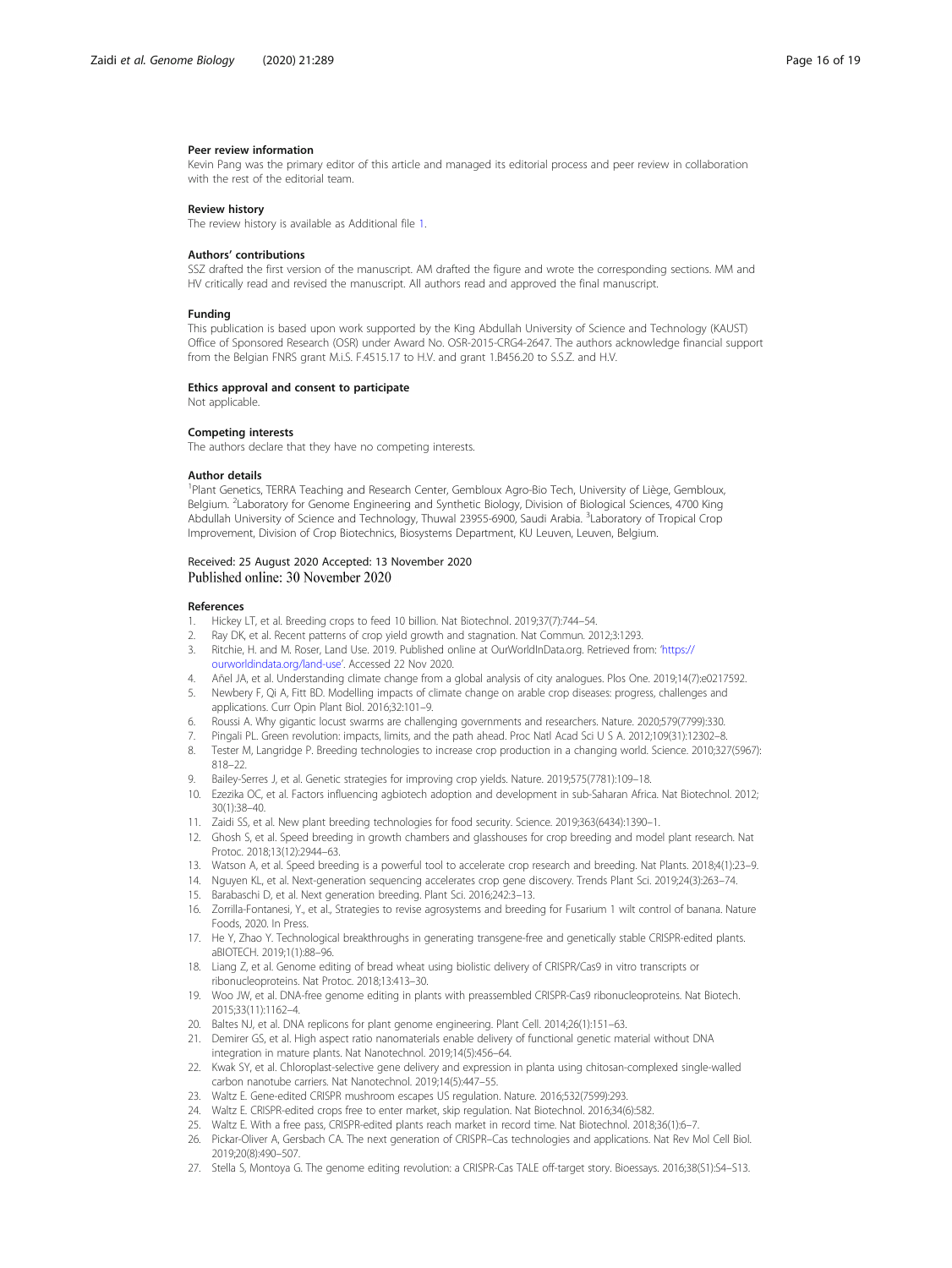- <span id="page-16-0"></span>28. Chen K, et al. CRISPR/Cas genome editing and precision plant breeding in agriculture. Annu Rev Plant Biol. 2019; 70:667–97.
- 29. Li JF, et al. Multiplex and homologous recombination-mediated genome editing in Arabidopsis and Nicotiana benthamiana using guide RNA and Cas9. Nat Biotechnol. 2013;31(8):688–91.
- 30. Shan Q, et al. Targeted genome modification of crop plants using a CRISPR-Cas system. Nat Biotechnol. 2013; 31(8):686–8.
- 31. Nekrasov V, et al. Targeted mutagenesis in the model plant Nicotiana benthamiana using Cas9 RNA-guided endonuclease. Nat Biotechnol. 2013;31(8):691–3.
- 32. Hanna RE, Doench JG. Design and analysis of CRISPR-Cas experiments. Nat Biotechnol. 2020;38(7):813–23.
- 33. Jinek M, et al. A programmable dual-RNA-guided DNA endonuclease in adaptive bacterial immunity. Science. 2012; 337(6096):816–21.
- 34. Wright AV, Nunez JK, Doudna JA. Biology and applications of CRISPR systems: harnessing nature's toolbox for genome engineering. Cell. 2016;164(1–2):29–44.
- 35. O'Connell MR, et al. Programmable RNA recognition and cleavage by CRISPR/Cas9. Nature. 2014;516(7530):263–6.
- 36. Zaidi SS, Mahfouz MM, Mansoor S. CRISPR-Cpf1: a new tool for plant genome editing. Trends Plant Sci. 2017;22(7):550–3.
- 37. Aman R, et al. RNA virus interference via CRISPR/Cas13a system in plants. Genome Biol. 2018;19(1):1.
- 38. Abudayyeh OO, et al. RNA targeting with CRISPR–Cas13. Nature. 2017; 550:280–84.
- 39. Smargon AA, et al. Cas13b is a type VI-B CRISPR-associated RNA-guided RNase differentially regulated by accessory proteins Csx27 and Csx28. Mol Cell. 2017;65(4):618–30 e7.
- 40. Guilinger JP, Thompson DB, Liu DR. Fusion of catalytically inactive Cas9 to FokI nuclease improves the specificity of genome modification. Nat Biotechnol. 2014;32(6):577–82.
- 41. Li, Z., et al., A potent Cas9-derived gene activator for plant and mammalian cells. Nat Plants. 2017;3:930–36.
- 42. Piatek A, et al. RNA-guided transcriptional regulation in planta via synthetic dCas9-based transcription factors. Plant Biotechnol J. 2015;13(4):578–89.
- 43. Terns MP. CRISPR-based technologies: impact of RNA-targeting systems. Mol Cell. 2018;72(3):404–12.
- 44. Shimatani, Z., et al., Targeted base editing in rice and tomato using a CRISPR-Cas9 cytidine deaminase fusion. Nat Biotechnol. 2017;35:441–43.
- 45. Zaidi SS, Mukhtar MS, Mansoor S. Genome editing: targeting susceptibility genes for plant disease resistance. Trends Biotechnol. 2018;36(9):898–906.
- 46. Chandrasekaran J, et al. Development of broad virus resistance in non-transgenic cucumber using CRISPR/Cas9 technology. Mol Plant Pathol. 2016;17(7):1140–53.
- 47. Pyott DE, Sheehan E, Molnar A. Engineering of CRISPR/Cas9-mediated potyvirus resistance in transgene-free Arabidopsis plants. Mol Plant Pathol. 2016;17(8):1276–88.
- 48. Blanvillain-Baufume S, et al. Targeted promoter editing for rice resistance to Xanthomonas oryzae pv. oryzae reveals differential activities for SWEET14-inducing TAL effectors. Plant Biotechnol J. 2017;15(3):306–17.
- 49. Li T, et al. High-efficiency TALEN-based gene editing produces disease-resistant rice. Nat Biotech. 2012;30(5):390–2.
- 50. Xu Z, et al. Engineering broad-spectrum bacterial blight resistance by simultaneously disrupting variable TALE-binding elements of multiple susceptibility genes in rice. Mol Plant. 2019;12(11):1434–46.
- 51. Oliva R, et al. Broad-spectrum resistance to bacterial blight in rice using genome editing. Nat Biotechnol. 2019;37(11): 1344–50.
- 52. Si X, et al. Manipulating gene translation in plants by CRISPR-Cas9-mediated genome editing of upstream open reading frames. Nat Protoc. 2020;15(2):338–63.
- 53. Cai Y, et al. CRISPR/Cas9-mediated deletion of large genomic fragments in soybean. Int J Mol Sci. 2018;19(12):3835.
- 54. Zhou H, et al. Large chromosomal deletions and heritable small genetic changes induced by CRISPR/Cas9 in rice. Nucleic Acids Res. 2014;42(17):10903–14.
- 55. Nishimasu H, et al. Engineered CRISPR-Cas9 nuclease with expanded targeting space. Science. 2018;361(6408):1259–62.
- 56. Ashfield T, et al. Evolution of a complex disease resistance gene cluster in diploid Phaseolus and tetraploid Glycine. Plant Physiol. 2012;159(1):336–54.
- 57. Van Vu, T., et al., Challenges and perspectives in homology-directed gene targeting in monocot plants. Rice. 2019;12:95.
- 58. Liu M, et al. Methodologies for improving HDR efficiency. Front Genet. 2019;9:691.
- 59. Butt H, et al. Efficient CRISPR/Cas9-mediated genome editing using a chimeric single-guide RNA molecule. Front Plant Sci. 2017;8:1441.
- 60. Wang M, et al. Gene targeting by homology-directed repair in rice using a geminivirus-based CRISPR/Cas9 system. Mol Plant. 2017;10(7):1007–10.
- 61. Zhang H, et al. Back into the wild-apply untapped genetic diversity of wild relatives for crop improvement. Evol Appl. 2017;10(1):5–24.
- 62. Arora S, et al. Resistance gene cloning from a wild crop relative by sequence capture and association genetics. Nat Biotechnol. 2019;37(2):139–43.
- 63. Kourelis J, van der Hoorn RAL. Defended to the nines: 25 years of resistance gene cloning identifies nine mechanisms for R protein function. Plant Cell. 2018:30(2);285–99.
- 64. Komor AC, et al. Programmable editing of a target base in genomic DNA without double-stranded DNA cleavage. Nature. 2016;533(7603):420–4.
- 65. Bastet A, et al. Mimicking natural polymorphism in eIF4E by CRISPR-Cas9 base editing is associated with resistance to potyviruses. Plant Biotechnol J. 2019;17(9):1736–50.
- 66. Butt H, et al. CRISPR directed evolution of the spliceosome for resistance to splicing inhibitors. Genome Biol. 2019;20(1):73.
- 67. Li C, et al. Targeted, random mutagenesis of plant genes with dual cytosine and adenine base editors. Nat Biotechnol. 2020;38(7):875–82.
- 68. Butt H, et al. CRISPR-based directed evolution for crop improvement. Trends Biotechnol. 2020;38(3):236–40.
- 69. Aman, R., et al., Engineering RNA virus interference via the CRISPR/Cas13 machinery in Arabidopsis. Viruses. 2018;10(12):732. 70. Zhang T, et al. Establishing CRISPR/Cas13a immune system conferring RNA virus resistance in both dicot and monocot plants. Plant Biotechnol J. 2019;17(7):1185–7.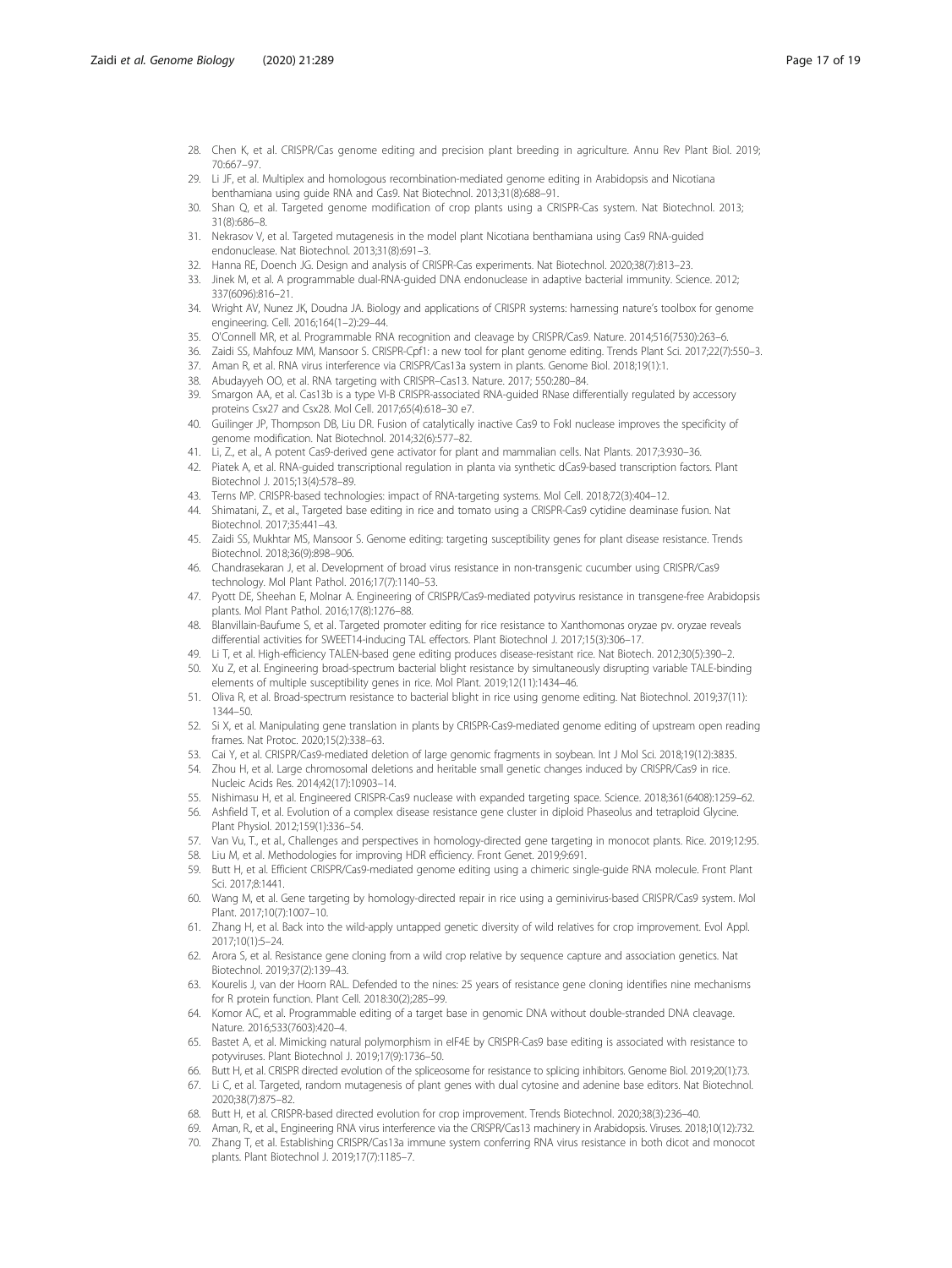- <span id="page-17-0"></span>71. Zhang T, et al. Establishing RNA virus resistance in plants by harnessing CRISPR immune system. Plant Biotechnol J. 2018;16(8):1415–23.
- 72. Ali Z, et al. CRISPR/Cas9-mediated viral interference in plants. Genome Biol. 2015;16(1):238.
- 73. Ali Z, et al. CRISPR/Cas9-mediated immunity to geminiviruses: differential interference and evasion. Sci Rep. 2016;6: 26912.
- 74. Baltes NJ, et al. Conferring resistance to geminiviruses with the CRISPR–Cas prokaryotic immune system. Nat Plants. 2015;1(10):15145.
- 75. Ji X, et al. Establishing a CRISPR-Cas-like immune system conferring DNA virus resistance in plants. Nat Plants. 2015;1(10): 15144.
- 76. Tashkandi M, et al. Engineering resistance against Tomato yellow leaf curl virus via the CRISPR/Cas9 system in tomato. Plant Signal Behav. 2018;13(10):e1525996.
- 77. Yin, K., et al., Engineer complete resistance to Cotton Leaf Curl Multan virus by the CRISPR/Cas9 system in Nicotiana benthamiana. Phytopathol Res. 2019;1:9.
- 78. Mehta D, et al. Linking CRISPR-Cas9 interference in cassava to the evolution of editing-resistant geminiviruses. Genome Biol. 2019;20(1):80.
- 79. Roy A, et al. Multiplexed editing of a begomovirus genome restricts escape mutant formation and disease development. Plos One. 2019;14(10):e0223765.
- 80. Tripathi JN, et al. CRISPR/Cas9 editing of endogenous banana streak virus in the B genome of Musa spp. overcomes a major challenge in banana breeding. Commun Biol. 2019;2:46.
- 81. Macovei A, et al. Novel alleles of rice eIF4G generated by CRISPR/Cas9-targeted mutagenesis confer resistance to Rice tungro spherical virus. Plant Biotechnol J. 2018;16(11):1918–27.
- 82. Gomez MA, et al. Simultaneous CRISPR/Cas9-mediated editing of cassava eIF4E isoforms nCBP-1 and nCBP-2 reduces cassava brown streak disease symptom severity and incidence. Plant Biotechnol J. 2019;17(2):421–34.
- 83. Santillan Martinez MI, et al. CRISPR/Cas9-targeted mutagenesis of the tomato susceptibility gene PMR4 for resistance against powdery mildew. BMC Plant Biol. 2020;20(1):284.
- 84. Zhang S, et al. Knockout of SlMAPK3 reduced disease resistance to Botrytis cinerea in tomato plants. J Agric Food Chem. 2018;66(34):8949–56.
- 85. Prihatna C, Barbetti MJ, Barker SJ. A novel tomato fusarium wilt tolerance gene. Front Microbiol. 2018;9:1226.
- 86. Wang F, et al. Enhanced rice blast resistance by CRISPR/Cas9-targeted mutagenesis of the ERF transcription factor gene OsERF922. PLoS One. 2016;11(4):e0154027.
- 87. Wang X, et al. CRISPR/Cas9-mediated efficient targeted mutagenesis in grape in the first generation. Plant Biotechnol J. 2017:16(4);844-55.
- 88. Nekrasov V, et al. Rapid generation of a transgene-free powdery mildew resistant tomato by genome deletion. Sci Rep. 2017;7(1):482.
- 89. Dale J, et al. Transgenic Cavendish bananas with resistance to Fusarium wilt tropical race 4. Nat Commun. 2017;8(1):1496.
- 90. Xie K, Yang Y. RNA-guided genome editing in plants using a CRISPR–Cas system. Mol Plant. 2013;6(6):1975–83.
- 91. Malnoy M, et al. DNA-free genetically edited grapevine and apple protoplast using CRISPR/Cas9 ribonucleoproteins. Front Plant Sci. 2016;7(1904):1904.
- 92. Wang Y, et al. Simultaneous editing of three homoeoalleles in hexaploid bread wheat confers heritable resistance to powdery mildew. Nat Biotechnol. 2014;32(9):947–51.
- 93. Zhang Y, et al. Simultaneous modification of three homoeologs of TaEDR1 by genome editing enhances powdery mildew resistance in wheat. Plant J. 2017;91(4):714–24.
- 94. Zhou J, et al. Gene targeting by the TAL effector PthXo2 reveals cryptic resistance gene for bacterial blight of rice. Plant J. 2015;82(4):632–43.
- 95. Kim YA, Moon H, Park CJ. CRISPR/Cas9-targeted mutagenesis of Os8N3 in rice to confer resistance to Xanthomonas oryzae pv. oryzae. Rice (N Y). 2019;12(1):67.
- 96. Jiang W, et al. Demonstration of CRISPR/Cas9/sgRNA-mediated targeted gene modification in Arabidopsis, tobacco, sorghum and rice. Nucleic Acids Res. 2013;41(20):e188.
- 97. Ortigosa A, et al. Design of a bacterial speck resistant tomato by CRISPR/Cas9-mediated editing of SlJAZ2. Plant Biotechnol J. 2019;17(3):665–73.
- 98. de Toledo Thomazella, D.P., et al., CRISPR-Cas9 mediated mutagenesis of a DMR6 ortholog in tomato confers broadspectrum disease resistance. BioRxiv, 2016: p. doi: <https://doi.org/10.1101/064824>.
- 99. Jia H, et al. Genome editing of the disease susceptibility gene CsLOB1 in citrus confers resistance to citrus canker. Plant Biotechnol J. 2017;15(7):817–23.
- 100. Peng A, et al. Engineering canker-resistant plants through CRISPR/Cas9-targeted editing of the susceptibility gene CsLOB1 promoter in citrus. Plant Biotechnol J. 2017;15(12):1509–19.
- 101. Gumtow R, et al. A Phytophthora palmivora extracellular cystatin-like protease inhibitor targets papain to contribute to virulence on papaya. Mol Plant-Microbe Interact. 2018;31(3):363–73.
- 102. Fister AS, et al. Transient expression of CRISPR/Cas9 machinery targeting TcNPR3 enhances defense response in Theobroma cacao. Front Plant Sci. 2018;9:268.
- 103. Zaidi SS, et al. Engineering plants for geminivirus resistance with CRISPR/Cas9 system. Trends Plant Sci. 2016;21(4):279–81.
- 104. Mahas A, Aman R, Mahfouz M. CRISPR-Cas13d mediates robust RNA virus interference in plants. Genome Biol. 2019; 20(1):263.
- 105. Hadidi A. Next-generation sequencing and CRISPR/Cas13 editing in viroid research and molecular diagnostics. Viruses. 2019;11(2):120.
- 106. Rybicki EP. CRISPR-Cas9 strikes out in cassava. Nat Biotechnol. 2019;37(7):727–8.
- 107. Zaidi SS, et al. Engineering plant immunity: using CRISPR/Cas9 to generate virus resistance. Front Plant Sci. 2016;7:1673.
- 108. Giraud T, Gladieux P, Gavrilets S. Linking the emergence of fungal plant diseases with ecological speciation. Trends Ecol Evol. 2010;25(7):387–95.
- 109. Acevedo-Garcia J, Kusch S, Panstruga R. Magical mystery tour: MLO proteins in plant immunity and beyond. New Phytol. 2014;204(2):273–81.